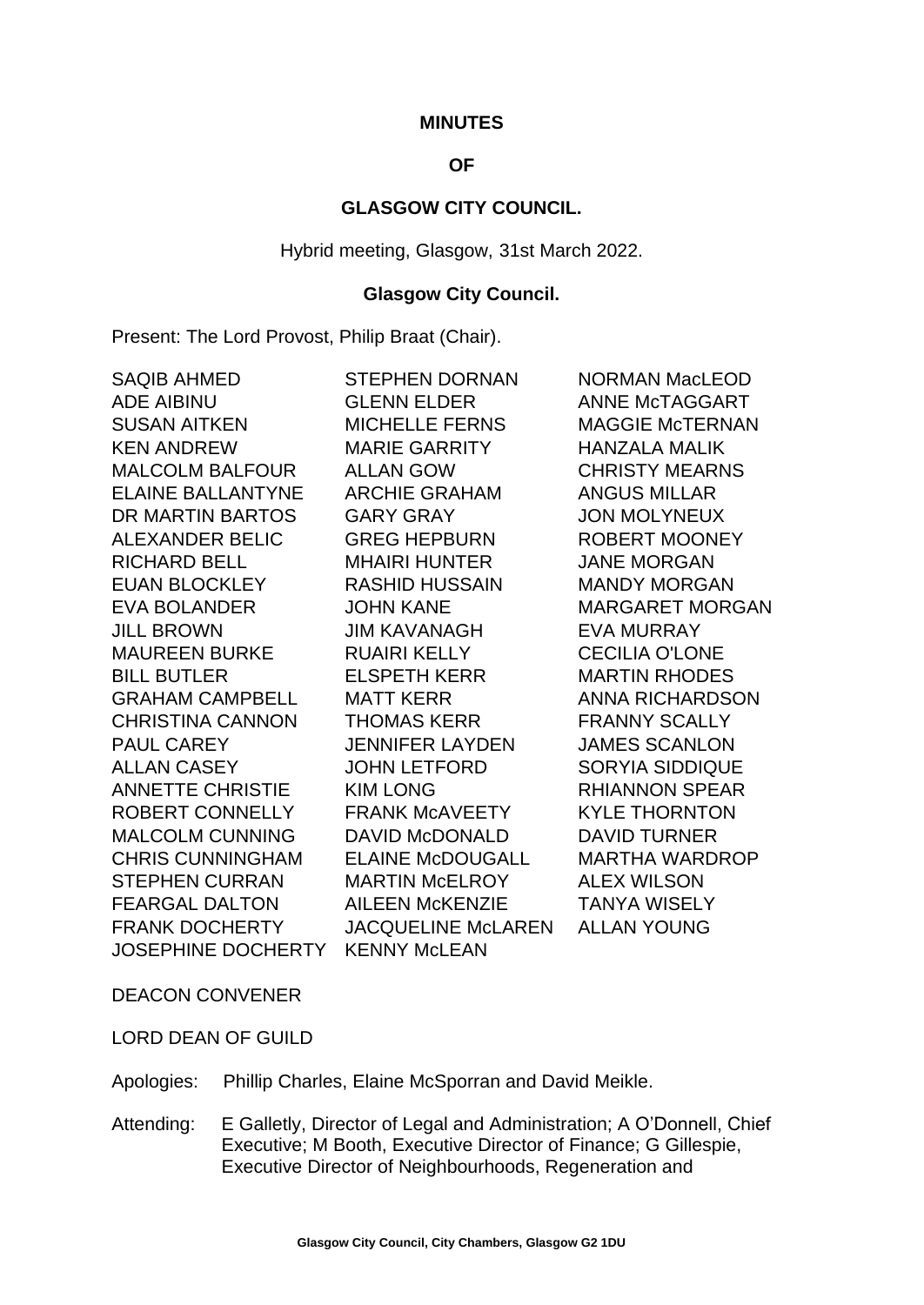Sustainability; D Hutchison, Executive Director of Education Services; A Eccles (for the Chief Officer, Glasgow City Health and Social Care Partnership); I Robertson, Director of City Development, K Rush, Director of Regional Economic Growth; and C Edgar, Head of Communication and Strategic Partnerships.

### **Death of former Councillor Colin McNicol.**

**1** The Lord Provost referred to the recent death of former Councillor Colin McNicol and extended the House's condolences to his family. The House stood in silence as a mark of respect.

## **Suspension in part of Standing Orders agreed.**

- **2** The Council agreed
- (1) to suspend the provisions of Standing Order No 5 (12) and that the House would not adjourn until the notice of motion at item 8(e) on the agenda had been dealt with; and
- (2) to suspend in part the provisions of Standing Order No 18 (2) to allow doors to remain open during voting procedures to allow for adequate ventilation.

### **Minutes approved.**

**3** The minutes of the Council meeting of 17th February 2022 (Print 7, pages 449 to 472) were submitted and approved.

### **Minutes of committees submitted and approved.**

- **4** The minutes of the undernoted committees were submitted and approved:-
- (1) Personnel Appeals Committee of 15th March 2022 (Print 7, page 473);
- (2) Planning Applications Committee of 8th and 22nd February and 8th March 2022 (Print 7, pages 474 to 476);
- (3) Scrutiny Committees
	- (a) Finance and Audit of 23rd February 2022 (Print 7, pages 477 to 479); and
	- (b) Operational Performance and Delivery of 9th February and 9th March 2022 (Print 7, pages 480 to 485);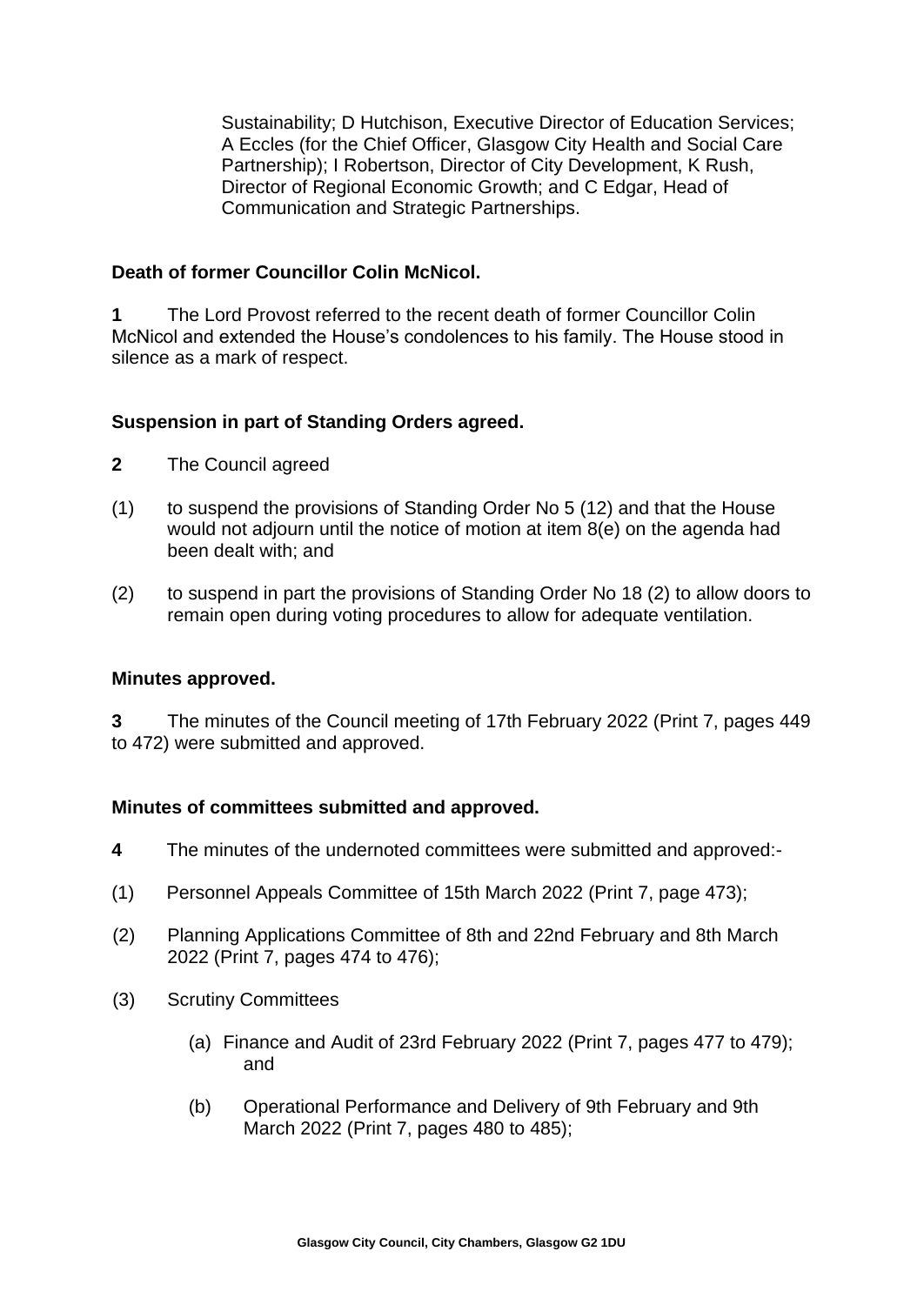- (4) Licensing and Regulatory Committee of 9th and 23rd February and 2nd and 9th March 2022 (Print 7, pages 486 to 496);
- (5) City Administration Committee of 10th and 24th February 2022 and 10th March 2022 (Print 7, pages 497 to 514);
- (6) Planning Local Review Committee of 15th February and 15th March 2022 (Print 7, pages 515 to 516);
- (7) City Policy Committees
	- (a) General Purposes City Policy Committee of 1st March 2022 (Print 7, pages 517 to 520);
	- (b) Wellbeing, Empowerment, Community and Citizen Engagement of 3rd March 2022 (Print 7, pages 521 to 523);
	- (c) Neighbourhoods, Housing and Public Realm of 8th March 2022 (Print 7, pages 524 to 526);
	- (d) Education, Skills and Early Years of 10th March 2022 (Print 7, pages 527 to 529); and
	- (e) Environment, Sustainability and Carbon Reduction of 7th and 15th March 2022 (Print 7, pages 530 to 537); and
- (8) Strathclyde Pension Fund of 2nd March 2022 (Print 7, pages 538 to 540); and
- (9) Contracts and Property Committee of 24th February and 17th March 2022 (Print 7, pages 541 to 551).

### **Representation on outside bodies approved.**

**5** The Council approved the appointment of Roddy Maciver, Executive Legal Manager, Corporate Law, to Scotcash, in place of Elaine Galletly, Director of Legal and Administration.

### **Glasgow Slavery Audit noted – Instruction to Chief Executive.**

**6** There was submitted a report by the Chief Executive presenting the findings of a report entitled "Glasgow, Slavery and Atlantic Commerce: An Audit of Historic Connections and Modern Legacies" by Dr Stephen Mullen, advising that

(1) in 2019 the Council had commissioned Dr Stephen Mullen of the University of Glasgow to undertake research into the impact of slavery on the city of Glasgow and on 10th September 2020 (Print 2, page 33) the Council had agreed to establish a cross party working group to hold a public consultation on the historic legacy of chattel slavery; and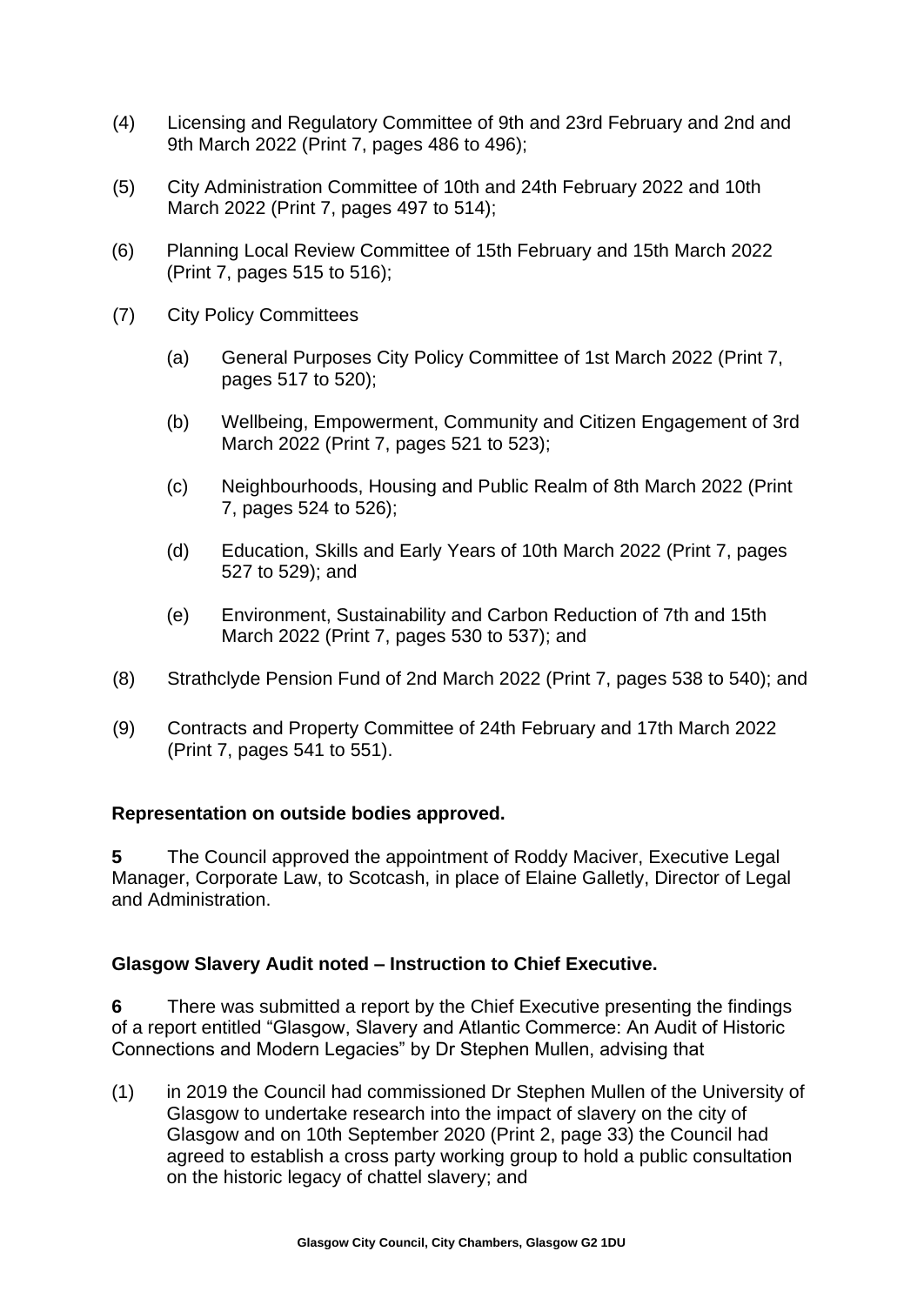(2) the research, delayed due to the pandemic, had been delivered in March 2022 and set out the impact slavery had on the city and included buildings, statutes, street names and institutions.

After consideration, the Council, having considered further recommendations from Councillor Aitken

- (a) noted
	- (i) the report as the most comprehensive and in-depth study to date of Glasgow's connections to the Atlantic slave trade and the role and financial connections of prominent Glasgow citizens and institutions to the enslavement of African people, the trafficking of enslaved people, and the exploitation of their labour; and
	- (ii) that the findings in Dr Mullen's report provided an incontrovertible evidence base of the extent of Glasgow's complicity in chattel slavery and the actions that supported it, which were a moral outrage and a unique historical atrocity, underpinned by racism and white supremacy, the legacies of which continued to be felt today in the forms of systemic racist prejudice, discrimination and hate crime directed at people of colour and in challenges faced by countries whose populations were stolen and enslaved;
- (b) thanked Dr Mullen for his work, particularly noting the restrictions placed on his research by the COVID-19 pandemic;
- (c) agreed that, on behalf of the city of Glasgow and the predecessor organisations of Glasgow City Council, the Council apologised fully and unreservedly to the descendants of enslaved people and to the nations they came from for the city's significant role in Atlantic slavery; and
- (d) instructed the Chief Executive
	- (i) to reconvene the Short Life Slavery Legacy Working Group following the 2022 Local Government Elections and ask that group to bring recommendations to Council by the end of the year on actions to be taken in response to matters including, but not restricted to street names, monuments and buildings with direct or associational connections to Atlantic slavery or individuals involved in Atlantic slavery, Lord Provosts of Glasgow who were involved in Atlantic slavery, investments made by Glasgow City Council's predecessor institutions, and bequests and legacies held or managed by Glasgow City Council today, that were connected to Atlantic slavery, how Glasgow should permanently acknowledge the city's historic role in Atlantic slavery and memorialise its victims; and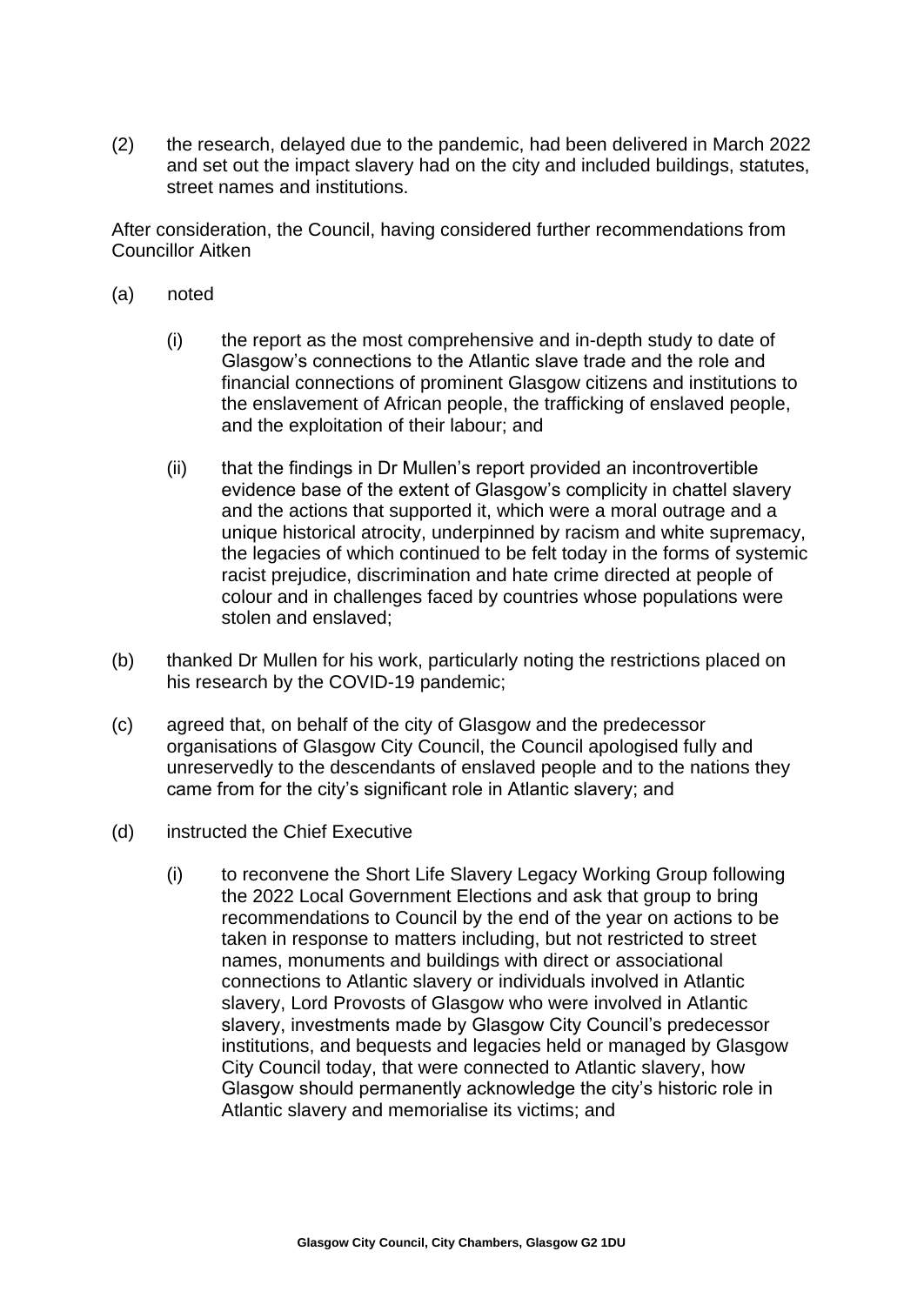(ii) to consult and engage with the people of Glasgow and particularly with groups representing African and Caribbean and other BAME citizens before the final implementation of any recommendations.

#### **Questions.**

**7** Answers to the following questions, of which notice had been given under Standing Order No 11, were given as undernoted:-

| Question by                                 | Question                                                                                                                                                                                                                                                                                                                                                                                                                                                                                                                                                                                  | Answered by                                                                                              |
|---------------------------------------------|-------------------------------------------------------------------------------------------------------------------------------------------------------------------------------------------------------------------------------------------------------------------------------------------------------------------------------------------------------------------------------------------------------------------------------------------------------------------------------------------------------------------------------------------------------------------------------------------|----------------------------------------------------------------------------------------------------------|
| <b>Councillor Malcolm</b><br>Cunning        | "To ask the City Treasurer if he<br>agrees with the analysis of the<br>latest Audit Scotland report that<br>ring-fenced funding helps support<br>the delivery of key Scottish<br>Government policy initiatives but<br>constrains a proportion of<br>councils' total funding and<br>removes any local discretion over<br>how these funds can be used, and<br>that Local Government, including<br>Glasgow, has experienced a real<br>terms cut in core funding since<br>2013/14; and if so, what dialogue<br>is he having with the Scottish<br>Government and with colleagues<br>in COSLA?" | <b>Councillor Richard Bell,</b><br><b>City Treasurer</b>                                                 |
| <b>Councillor Eva</b><br>Murray             | "To ask the City Convener for<br><b>Sustainability and Carbon</b><br>Reduction why Glasgow lags the<br>rest of Scotland in the uptake of<br>free bus travel for under-22s, with<br>just 7.67% uptake in Glasgow and<br>10.44% uptake nationally, and<br>what steps the Council will take to<br>reverse this?"                                                                                                                                                                                                                                                                             | <b>Councillor Anna</b><br>Richardson, City Convener<br>for Sustainability and<br><b>Carbon Reduction</b> |
| <b>Councillor Jill Brown</b>                | "To ask the City Convener for<br><b>Sustainability and Carbon</b><br>Reduction on the current progress<br>of scheduled road maintenance<br>and pothole repair?"                                                                                                                                                                                                                                                                                                                                                                                                                           | <b>Councillor Anna</b><br>Richardson, City Convener<br>for Sustainability and<br><b>Carbon Reduction</b> |
| <b>Councillor Aileen</b><br><b>McKenzie</b> | "After significant concern raised<br>by the Teaching Sector, Unions                                                                                                                                                                                                                                                                                                                                                                                                                                                                                                                       | <b>Councillor Chris</b><br>Cunningham, City                                                              |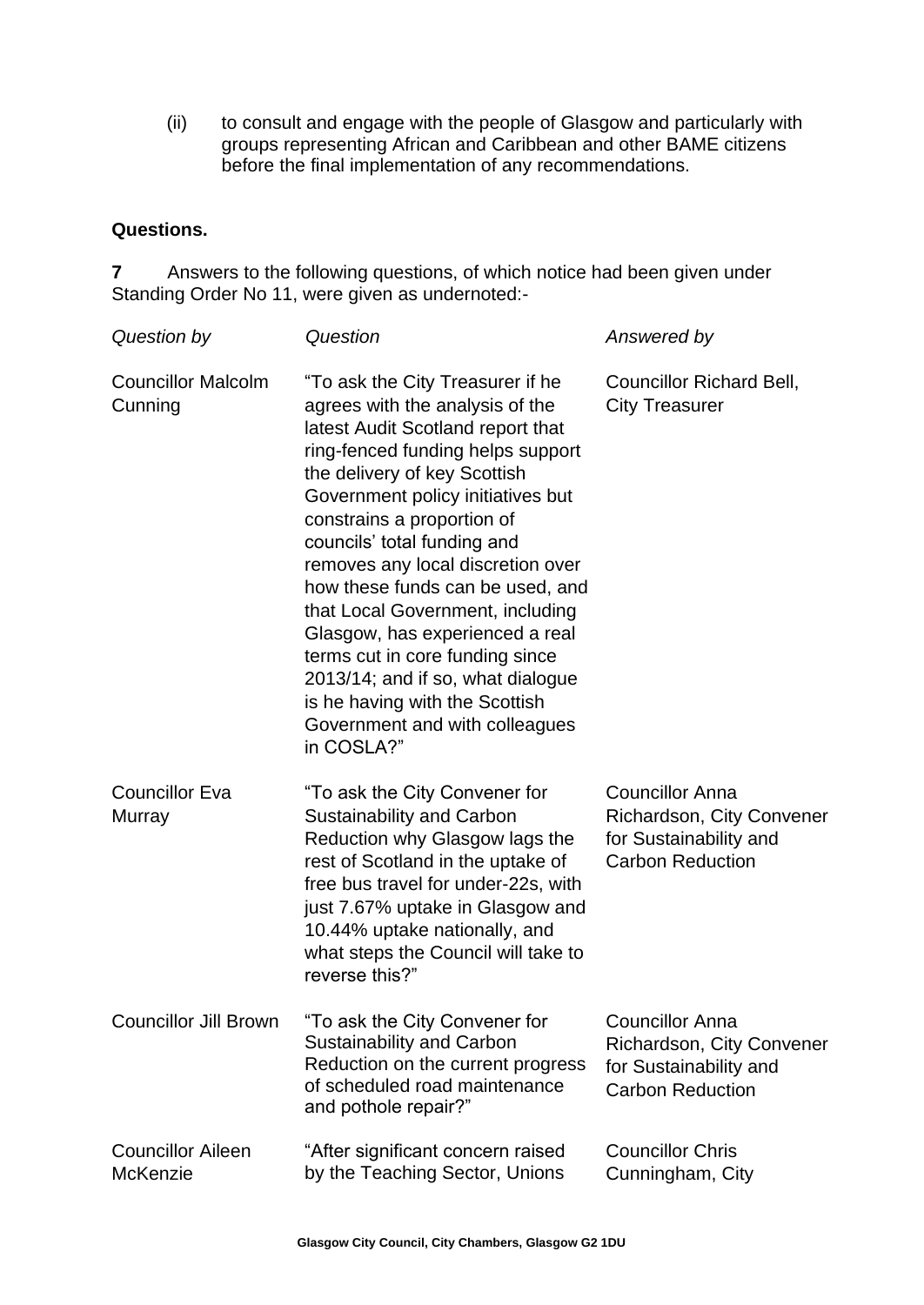|                                      | and our young people regarding<br>the latest guidance from the SQA,<br>what reassurance can the<br><b>Convener for Education, Skills</b><br>and Early Years give to our senior<br>phase pupils sitting exams in<br>May?"                                                                                                                                                                                                                                                 | Convener for Education,<br><b>Skills and Early Years</b>                                                                                 |
|--------------------------------------|--------------------------------------------------------------------------------------------------------------------------------------------------------------------------------------------------------------------------------------------------------------------------------------------------------------------------------------------------------------------------------------------------------------------------------------------------------------------------|------------------------------------------------------------------------------------------------------------------------------------------|
| <b>Councillor Robert</b><br>Connelly | "To ask the City Convener for<br><b>Sustainability and Carbon</b><br>Reduction for an update on the<br>future of the Baltic Street<br><b>Cleansing Depot?"</b>                                                                                                                                                                                                                                                                                                           | Councillor Kenny McLean,<br><b>City Convener for</b><br>Neighbourhoods, Housing<br>and Public Realm                                      |
| <b>Bailie Kyle Thornton</b>          | "To ask the Leader of the Council<br>what steps the Council will take to<br>address the significant road safety<br>concerns at Tinto Primary<br>School?"                                                                                                                                                                                                                                                                                                                 | Councillor Richardson, City<br><b>Convener for Sustainability</b><br>and Carbon Reduction                                                |
| <b>Councillor Martha</b><br>Wardrop  | "Can the relevant City Convener<br>confirm how long works to the M8<br>Woodside Viaduct have been<br>extended for?"                                                                                                                                                                                                                                                                                                                                                      | Councillor Richardson, City<br><b>Convener for Sustainability</b><br>and Carbon Reduction                                                |
| <b>Councillor Kim Long</b>           | "Could the City Convener provide<br>an update on the status of Mears<br>Groups' asylum seeker housing at<br>100 Pollokshaws Road?"                                                                                                                                                                                                                                                                                                                                       | <b>Councillor Jennifer</b><br>Layden, City Convener for<br><b>Community Empowerment,</b><br><b>Equalities and Human</b><br><b>Rights</b> |
| <b>Councillor Cecilia</b><br>O'Lone  | "In 2019 this council passed a<br>motion that we would take action<br>that aimed to reduce the incidence<br>of low pay among women by<br>lowering the gender pay gap, and<br>increase gender equality through<br>inclusive growth, fair work<br>practices and a fair market value<br>for women's skills. Does the<br>Leader of the Council share my<br>disappointment that there has<br>been a complete lack of any<br>progress of the Gender Pay Gap<br>working group?" | Councillor Susan Aitken,<br>Leader of the Council                                                                                        |
| <b>Councillor Jill Brown</b>         | "Can the City Convener for<br><b>Education, Skills and Early Years</b>                                                                                                                                                                                                                                                                                                                                                                                                   | <b>Councillor Chris</b><br>Cunningham, City                                                                                              |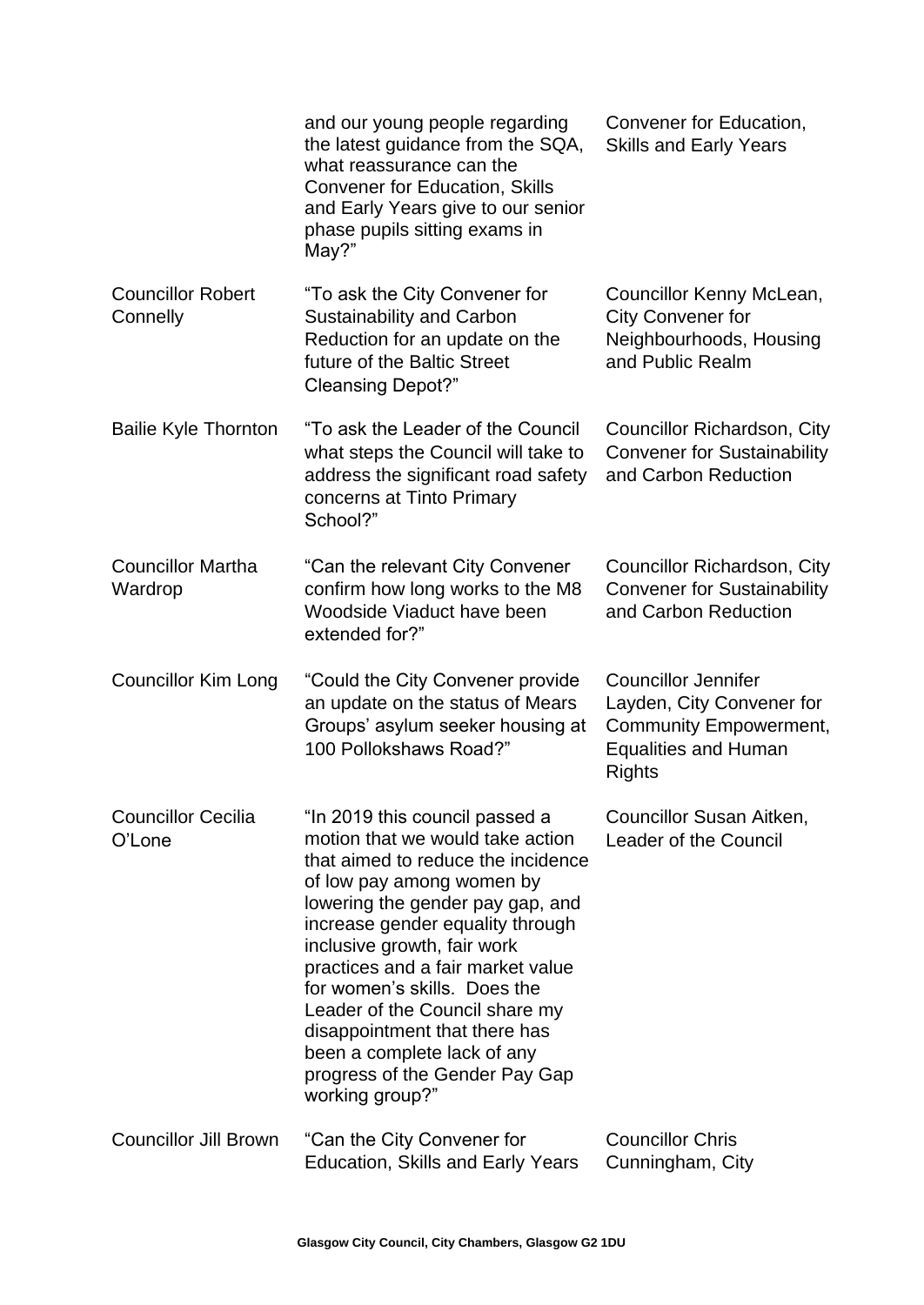|                                  | give a view on the importance of<br>the link between primary school<br>children reading aloud and literacy<br>attainment?"                                                                                                                                                                                                                                                                                                                                | Convener for Education,<br><b>Skills and Early Years</b>                                                                                 |
|----------------------------------|-----------------------------------------------------------------------------------------------------------------------------------------------------------------------------------------------------------------------------------------------------------------------------------------------------------------------------------------------------------------------------------------------------------------------------------------------------------|------------------------------------------------------------------------------------------------------------------------------------------|
| <b>Councillor Allan</b><br>Young | "To ask the Chair of City Property<br>for an update on its match-funding<br>contribution for a feasibility study<br>on the future operating model of<br>Trongate 103, which is required to<br>unlock funding from Creative<br>Scotland?"                                                                                                                                                                                                                  | Councillor Kenny McLean,<br><b>City Convener for</b><br>Neighbourhoods, Housing<br>and Public Realm                                      |
| Councillor Kim Long              | "To ask the City Convener for<br><b>Health and Social Care</b><br>Integration for her initial opinion<br>on the recently published report<br>by Glasgow Disability Alliance on<br>disabled women's experiences<br>during the pandemic?"                                                                                                                                                                                                                   | <b>Councillor Jennifer</b><br>Layden, City Convener for<br><b>Community Empowerment,</b><br><b>Equalities and Human</b><br><b>Rights</b> |
| <b>Bailie Soryia</b><br>Siddique | "Given the level of the waste<br>problem in Govanhill which has<br>been known for some time, the<br>extremity of which has been<br>proved by the recent week of<br>action which also brought to light<br>the presence of "human<br>excrement". What proposals does<br>the City Convener for<br><b>Sustainability and Carbon</b><br>Reduction have to address the<br>ongoing problems which cannot<br>possibly have been solved by a<br>one-off exercise?" | Councillor Richardson, City<br><b>Convener for Sustainability</b><br>and Carbon Reduction                                                |
| <b>Councillor Jill Brown</b>     | "To ask the relevant City<br>Convener if there have been any<br>discussions with the Scottish<br>Government, Public Health<br>Scotland or the Greater Glasgow<br>and Clyde Health Board regarding<br>the use of schools as facilities to<br>deliver the COVID19 vaccine to<br>eligible pupils?"                                                                                                                                                           | <b>Councillor Chris</b><br>Cunningham, City<br>Convener for Education,<br><b>Skills and Early Years</b>                                  |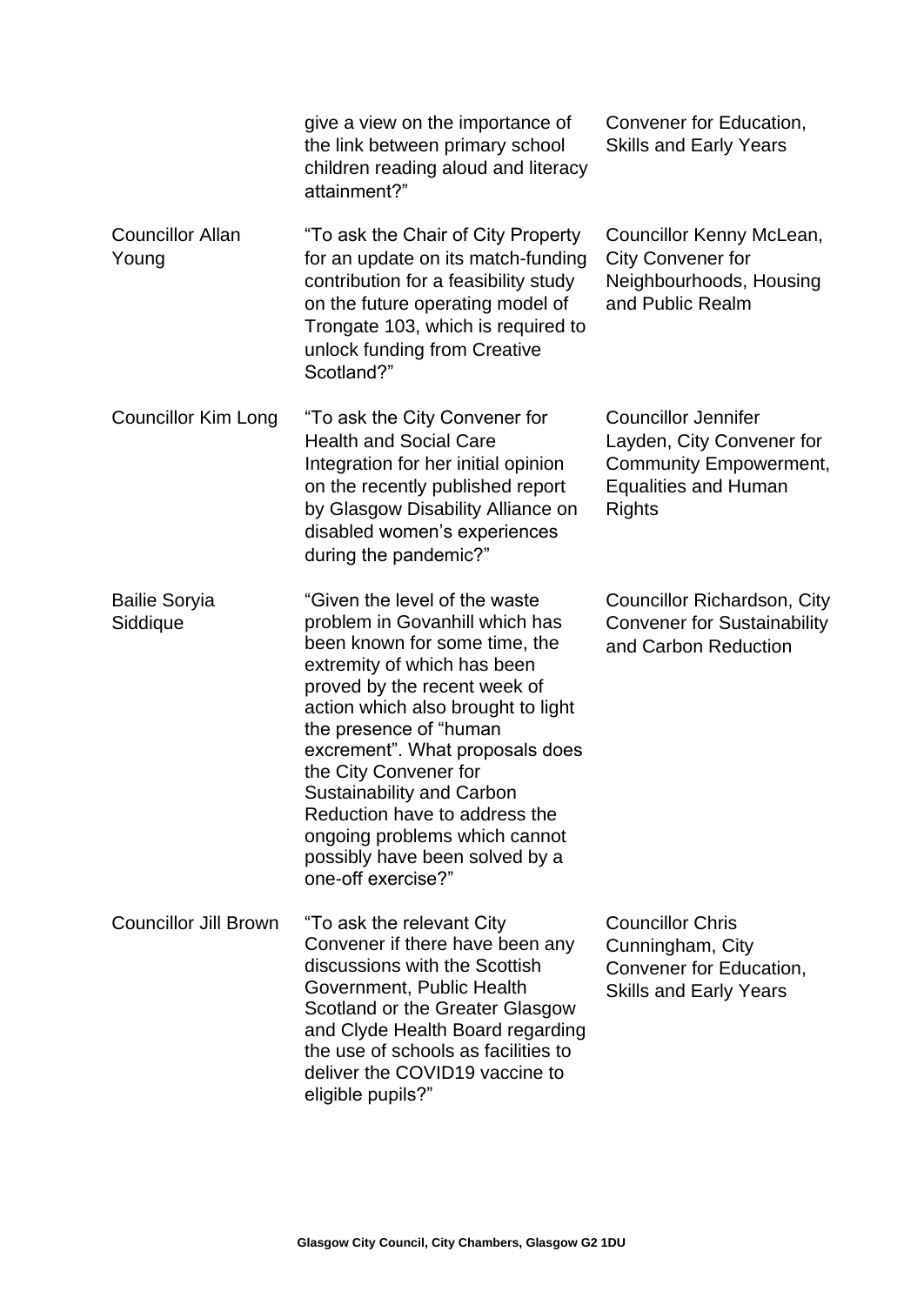## **Adjournment.**

**8** In terms of Standing Order No 17, the Council agreed to adjourn the meeting at 1240 hours until 1330 hours.

## **Resumption of meeting.**

**9** The meeting resumed at 1330 hours and the sederunt was taken as follows:-

Present: The Lord Provost, Philip Braat (Chair).

| <b>SAQIB AHMED</b>        | <b>STEPHEN DORNAN</b>     | <b>NORMAN MacLEOD</b>  |
|---------------------------|---------------------------|------------------------|
| <b>ADE AIBINU</b>         | <b>GLENN ELDER</b>        | ANNE McTAGGART         |
| <b>SUSAN AITKEN</b>       | <b>MICHELLE FERNS</b>     | <b>MAGGIE McTERNAN</b> |
| <b>KEN ANDREW</b>         | <b>MARIE GARRITY</b>      | <b>HANZALA MALIK</b>   |
| <b>MALCOLM BALFOUR</b>    | <b>ALLAN GOW</b>          | <b>CHRISTY MEARNS</b>  |
| <b>ELAINE BALLANTYNE</b>  | <b>ARCHIE GRAHAM</b>      | <b>DAVID MEIKLE</b>    |
| DR MARTIN BARTOS          | <b>GARY GRAY</b>          | <b>ANGUS MILLAR</b>    |
| <b>ALEXANDER BELIC</b>    | <b>GREG HEPBURN</b>       | <b>JON MOLYNEUX</b>    |
| <b>RICHARD BELL</b>       | <b>MHAIRI HUNTER</b>      | <b>ROBERT MOONEY</b>   |
| <b>EUAN BLOCKLEY</b>      | <b>RASHID HUSSAIN</b>     | <b>JANE MORGAN</b>     |
| <b>EVA BOLANDER</b>       | <b>JOHN KANE</b>          | <b>MANDY MORGAN</b>    |
| <b>JILL BROWN</b>         | <b>JIM KAVANAGH</b>       | <b>MARGARET MORGAN</b> |
| <b>MAUREEN BURKE</b>      | <b>RUAIRI KELLY</b>       | <b>EVA MURRAY</b>      |
| <b>BILL BUTLER</b>        | <b>ELSPETH KERR</b>       | <b>CECILIA O'LONE</b>  |
| <b>GRAHAM CAMPBELL</b>    | <b>MATT KERR</b>          | <b>HANIF RAJA</b>      |
| <b>CHRISTINA CANNON</b>   | <b>THOMAS KERR</b>        | <b>MARTIN RHODES</b>   |
| <b>PAUL CAREY</b>         | <b>JENNIFER LAYDEN</b>    | <b>ANNA RICHARDSON</b> |
| <b>ALLAN CASEY</b>        | <b>JOHN LETFORD</b>       | <b>FRANNY SCALLY</b>   |
| <b>ANNETTE CHRISTIE</b>   | <b>KIM LONG</b>           | <b>JAMES SCANLON</b>   |
| ROBERT CONNELLY           | <b>FRANK MCAVEETY</b>     | <b>SORYIA SIDDIQUE</b> |
| <b>MALCOLM CUNNING</b>    | <b>DAVID McDONALD</b>     | <b>RHIANNON SPEAR</b>  |
| <b>CHRIS CUNNINGHAM</b>   | <b>ELAINE McDOUGALL</b>   | <b>KYLE THORNTON</b>   |
| <b>STEPHEN CURRAN</b>     | <b>MARTIN McELROY</b>     | <b>DAVID TURNER</b>    |
| <b>FEARGAL DALTON</b>     | <b>AILEEN McKENZIE</b>    | <b>MARTHA WARDROP</b>  |
| <b>FRANK DOCHERTY</b>     | <b>JACQUELINE McLAREN</b> | <b>ALEX WILSON</b>     |
| <b>JOSEPHINE DOCHERTY</b> | <b>KENNY McLEAN</b>       | <b>TANYA WISELY</b>    |
|                           |                           | <b>ALLAN YOUNG</b>     |

DEACON CONVENER

LORD DEAN OF GUILD

Apologies: Phillip Charles and Elaine McSporran.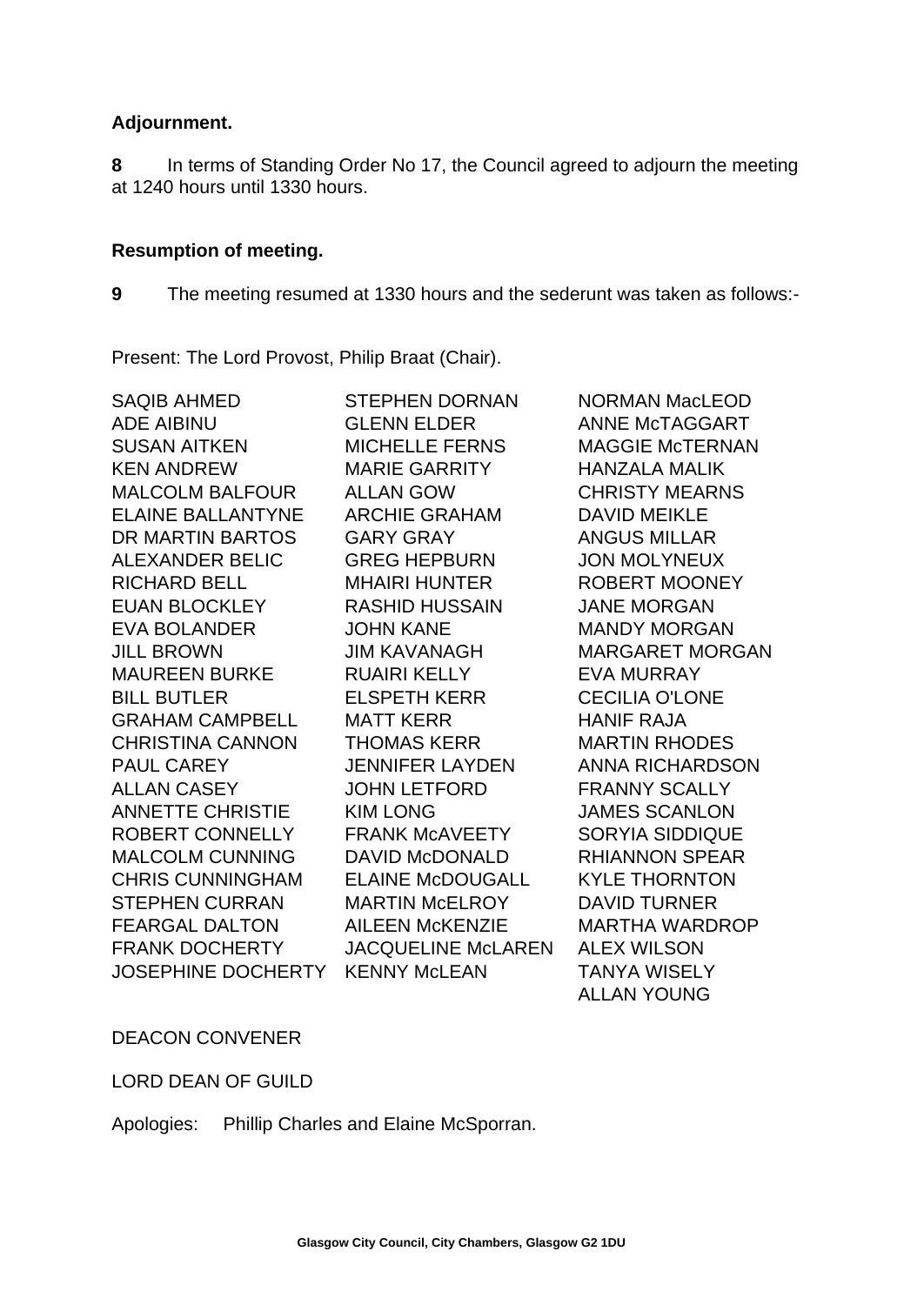Attending: E Galletly, Director of Legal and Administration; A O'Donnell, Chief Executive; M Booth, Executive Director of Finance; G Gillespie, Executive Director of Neighbourhoods, Regeneration and Sustainability; D Hutchison, Executive Director of Education Services; A Eccles (for the Chief Officer, Glasgow City Health and Social Care Partnership); I Robertson, Director of City Development, K Rush, Director of Regional Economic Growth; and C Edgar, Head of Communication and Strategic Partnerships.

#### **Ukraine – Motion as adjusted, approved.**

**10** Councillor Aitken, seconded by Councillor Layden, moved that:-

"Council unreservedly condemns the unprovoked war of aggression by the Russian Federation on the nation and people of Ukraine and expresses particular horror at indiscriminate attacks on civilian targets such as hospitals, which have resulted in the deaths of hundreds of ordinary Ukrainian citizens, including children, as well as the Ukrainian and Russian soldiers killed in the fighting.

Council notes the extraordinary courage and determination of the Ukrainian people in resisting the attack on their country and expresses its solidarity with them and full support for their right to assert and defend their sovereignty, independent nationhood and right to self-determination. Council further expresses its solidarity with and deepest sympathy for Ukrainian citizens living in Glasgow and asks citizens of Glasgow to show their support the Ukrainian community-led vigils in George Square and at the Russian consulate in Edinburgh if they are able to do so. Council further notes the bravery of Russians who have spoken out against the war, at considerable cost to their own safety.

Council notes that an estimated 3 million Ukrainians have been displaced from their homes by the war and are seeking refuge across Europe; further notes the Scottish government's proposal to become a 'super-sponsor' of 3000 refugees; resolves that Glasgow will play our full part in providing sanctuary and support for Ukrainians arriving in Scotland; and instructs the Chief Executive to continue engagement with government, COSLA and third sector partners to this end.

Council urges the UK government to remove every possible barrier to Ukrainian refugees reaching Scotland and to provide adequate resources for services to ensure that the right kind of support is available to meet the particular individual and family needs of those arriving here.

Council further supports calls upon the UK Government to work with bilateral and multilateral partners to ensure the Ukrainian people and government have all their resources at their disposal for their country's self defence, including consideration of the cancellation of all of Ukraine's foreign debts.

Council notes and commends the decision of the City Administration Committee of 10th March 2022 to donate £20,000 from Glasgow City Council to the Disasters Emergency Committee to fund its member charities' UK-based activities, in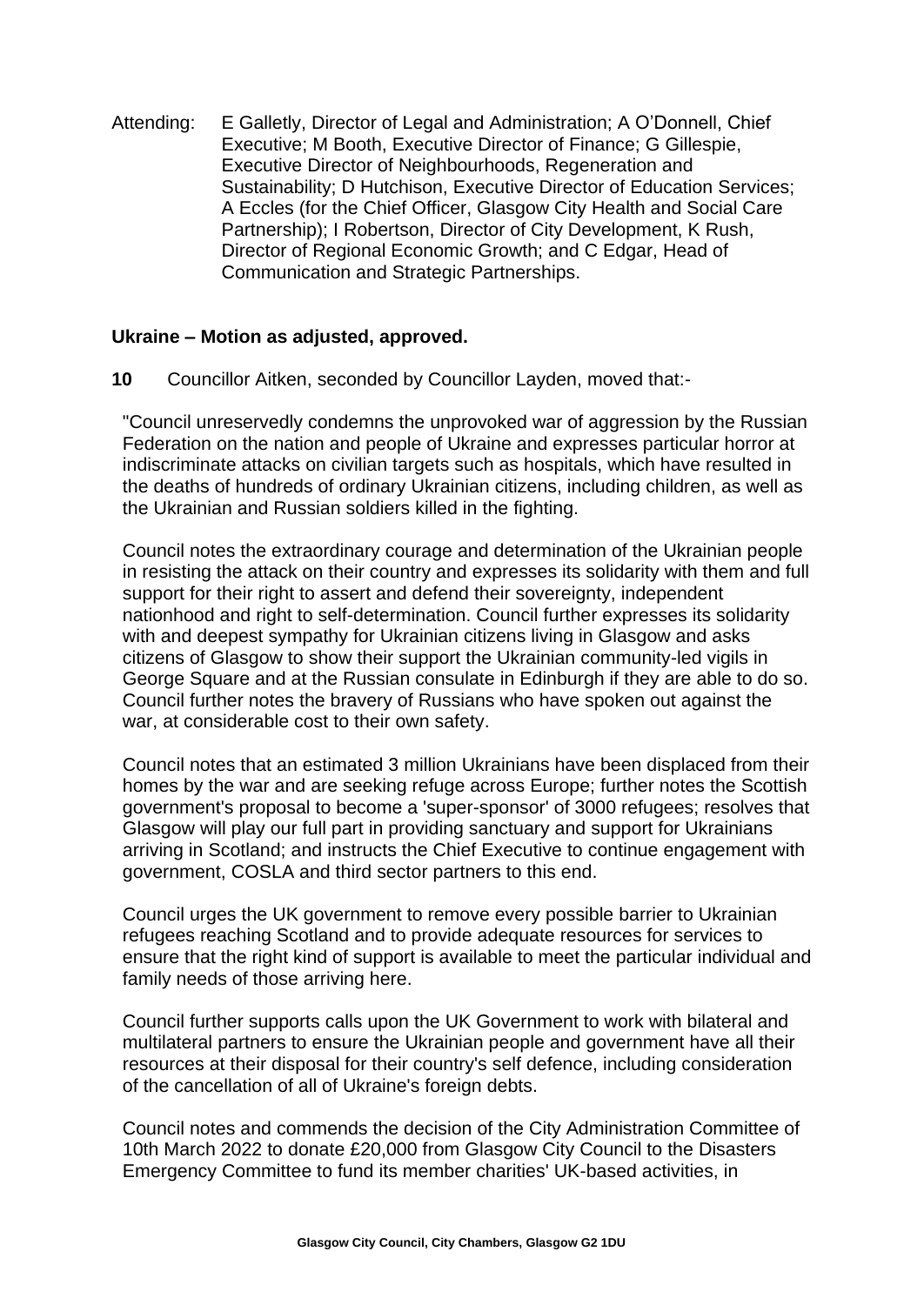recognition of the considerable strain the crisis in Ukraine is placing on the resources of these charities.

Council further notes the unanimous decision of the City Administration Committee of 24th February 2022 to immediately suspend Glasgow City Council's twinning arrangement with the Russian city of Rostov-on-Don and for an options paper to be brought to a future CAC.

Council reaffirms its support for and belief in the power of international city-to-city friendships; believes that a twinning relationship with a Ukrainian city could provide a route for Glasgow to provide support and assistance as Ukraine seeks to rebuild places and lives following the destruction and trauma of war; and instructs the Chief Executive to include options for a future twinning arrangement with a Ukrainian city to be included in the paper to come to CAC."

Councillor Jane Morgan, seconded by Councillor Matt Kerr, moved as an amendment that:-

(1) the following be inserted in the first line after "war of aggression by the..." :

"current leadership of the";

(2) the following be inserted at end of the third paragraph after "and third sector partners to this end":

"Council recognises, in particular, the challenges faced by families and young children fleeing the conflict, and resolves to ensure that our Schools are prepared to support Ukrainian children and families to continue their education and overcome any language barriers.";

(3) the following new fourth paragraph be added after "and third sector partners to this end":

"Council further notes its long-standing support for refugees, including its role in supporting medical evacuees during the Kosovo conflict in the late 1990's; and being the first Scottish Local Authority to accept Syrian refugees through the Vulnerable Persons Relocation Scheme; and believes that our humanitarian response to these crises and our support for those who seek refuge is irrespective of where in the world they are.";

(4) the following be inserted at the end of the sixth paragraph after "is placing on the resources of these charities":

"Council resolves to further publicise the DEC appeal through Council communication channels as one of the best ways that Glaswegians can help." and

(5) the following new seventh paragraph be added: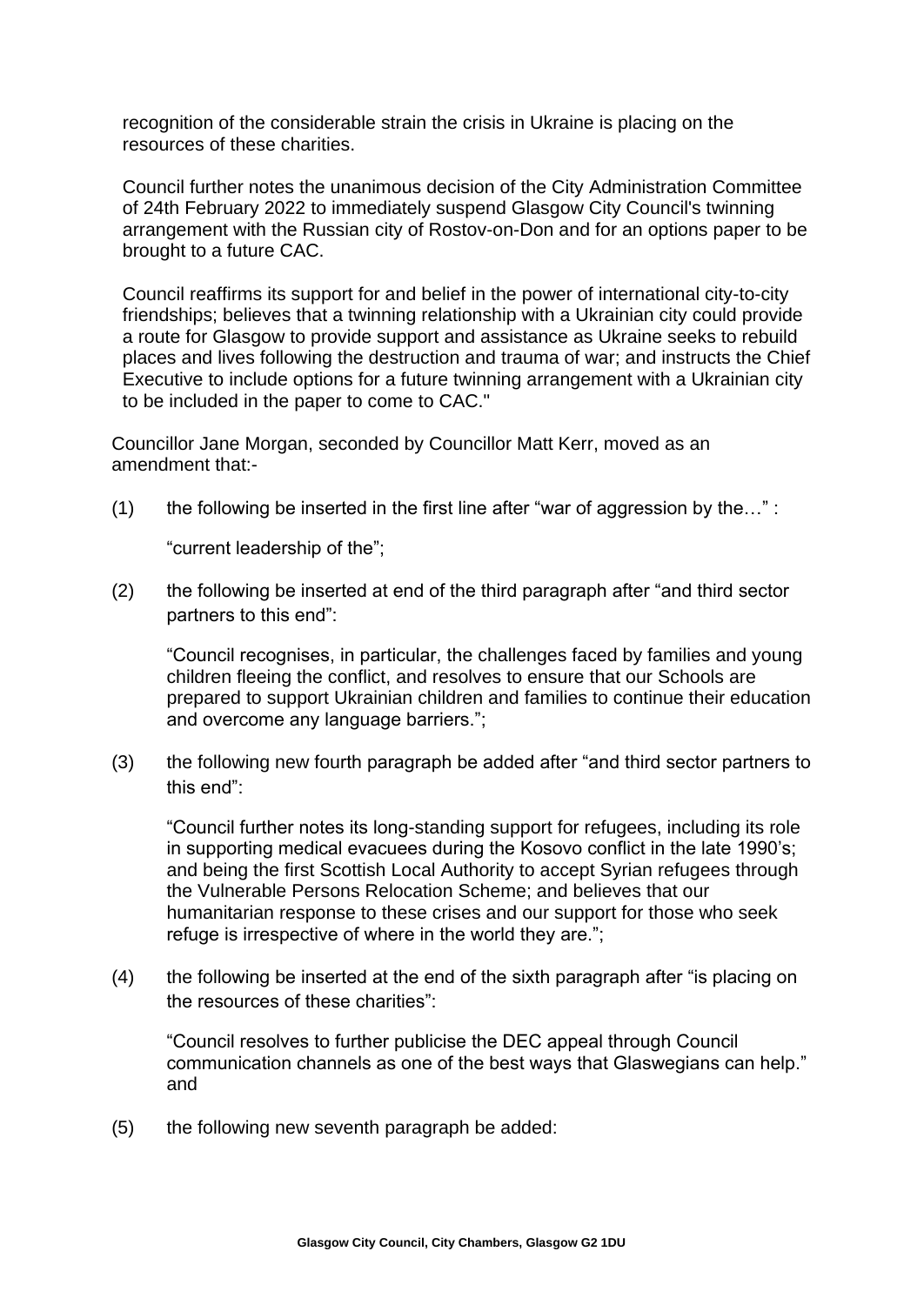"Council additionally notes the work of Glasgow charities to deliver aid and supplies to those fleeing the conflict in other parts of Europe; notes the decision of City of Edinburgh Council to commit up to £100,000 to support this work within its own boundaries; and instructs Officers to consider the best ways that this Council can provide support to co-ordinate donations and the transportation of supplies to distribution centres in Poland and elsewhere."

Councillor Long, seconded by Councillor Molyneux, moved as a further amendment that the following additional paragraph be inserted between "...needs of those arriving here." and "Council further supports calls…":-

"Council notes the Nationality and Borders Bill, expected to pass into law next month, proposes significant changes to the treatment of people seeking refugee protection. Council reaffirms its belief that safe, legal routes should exist for all people fleeing war, persecution and violence and calls on all UK governments and institutions to continue to honour their moral and legal obligations under the UN Refugee Convention."

Councillor Aitken, with the approval of her seconder, accepted the amendments by Councillor Jane Morgan and Councillor Long resulting in the following adjusted motion:-

"Council unreservedly condemns the unprovoked war of aggression by the current leadership of the Russian Federation on the nation and people of Ukraine and expresses particular horror at indiscriminate attacks on civilian targets such as hospitals, which have resulted in the deaths of hundreds of ordinary Ukrainian citizens, including children, as well as the Ukrainian and Russian soldiers killed in the fighting.

Council notes the extraordinary courage and determination of the Ukrainian people in resisting the attack on their country and expresses its solidarity with them and full support for their right to assert and defend their sovereignty, independent nationhood and right to self-determination. Council further expresses its solidarity with and deepest sympathy for Ukrainian citizens living in Glasgow and asks citizens of Glasgow to show their support the Ukrainian community-led vigils in George Square and at the Russian consulate in Edinburgh if they are able to do so. Council further notes the bravery of Russians who have spoken out against the war, at considerable cost to their own safety.

Council notes that an estimated 3 million Ukrainians have been displaced from their homes by the war and are seeking refuge across Europe; further notes the Scottish government's proposal to become a 'super-sponsor' of 3000 refugees; resolves that Glasgow will play our full part in providing sanctuary and support for Ukrainians arriving in Scotland; and instructs the Chief Executive to continue engagement with government, COSLA and third sector partners to this end. Council recognises, in particular, the challenges faced by families and young children fleeing the conflict, and resolves to ensure that our Schools are prepared to support Ukrainian children and families to continue their education and overcome any language barriers.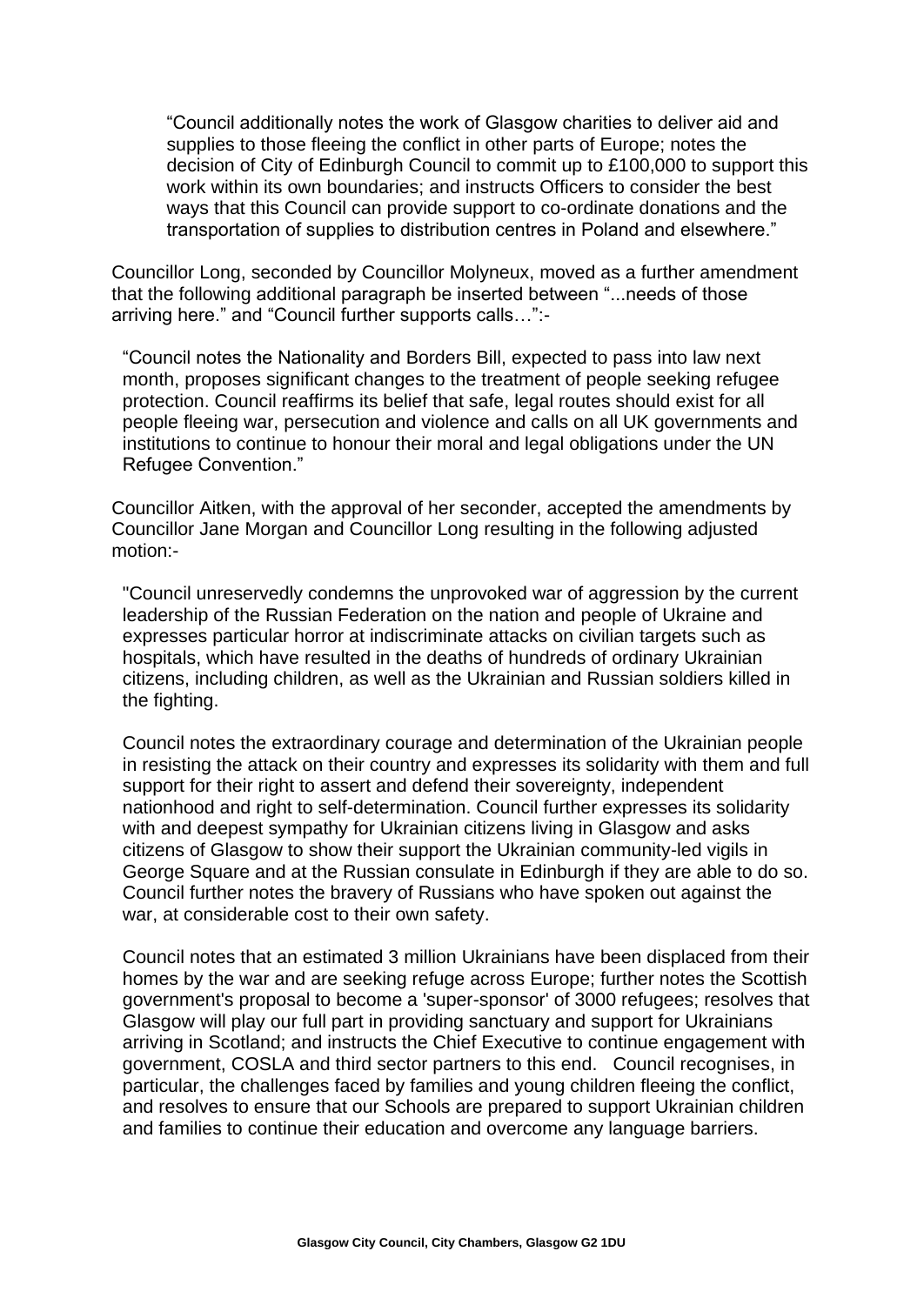Council further notes its long-standing support for refugees, including its role in supporting medical evacuees during the Kosovo conflict in the late 1990's; and being the first Scottish Local Authority to accept Syrian refugees through the Vulnerable Persons Relocation Scheme; and believes that our humanitarian response to these crises and our support for those who seek refuge is irrespective of where in the world they are.

Council urges the UK government to remove every possible barrier to Ukrainian refugees reaching Scotland and to provide adequate resources for services to ensure that the right kind of support is available to meet the particular individual and family needs of those arriving here.

Council notes the Nationality and Borders Bill, expected to pass into law next month, proposes significant changes to the treatment of people seeking refugee protection. Council reaffirms its belief that safe, legal routes should exist for all people fleeing war, persecution and violence and calls on all UK governments and institutions to continue to honour their moral and legal obligations under the UN Refugee Convention.

Council further supports calls upon the UK Government to work with bilateral and multilateral partners to ensure the Ukrainian people and government have all their resources at their disposal for their country's self defence, including consideration of the cancellation of all of Ukraine's foreign debts.

Council notes and commends the decision of the City Administration Committee of 10th March 2022 to donate £20,000 from Glasgow City Council to the Disasters Emergency Committee to fund its member charities' UK-based activities, in recognition of the considerable strain the crisis in Ukraine is placing on the resources of these charities. Council resolves to further publicise the DEC appeal through Council communication channels as one of the best ways that Glaswegians can help.

Council additionally notes the work of Glasgow charities to deliver aid and supplies to those fleeing the conflict in other parts of Europe; notes the decision of City of Edinburgh Council to commit up to £100,000 to support this work within its own boundaries; and instructs Officers to consider the best ways that this Council can provide support to co-ordinate donations and the transportation of supplies to distribution centres in Poland and elsewhere.

Council further notes the unanimous decision of the City Administration Committee of 24th February 2022 to immediately suspend Glasgow City Council's twinning arrangement with the Russian city of Rostov-on-Don and for an options paper to be brought to a future CAC.

Council reaffirms its support for and belief in the power of international city-to-city friendships; believes that a twinning relationship with a Ukrainian city could provide a route for Glasgow to provide support and assistance as Ukraine seeks to rebuild places and lives following the destruction and trauma of war; and instructs the Chief Executive to include options for a future twinning arrangement with a Ukrainian city to be included in the paper to come to CAC."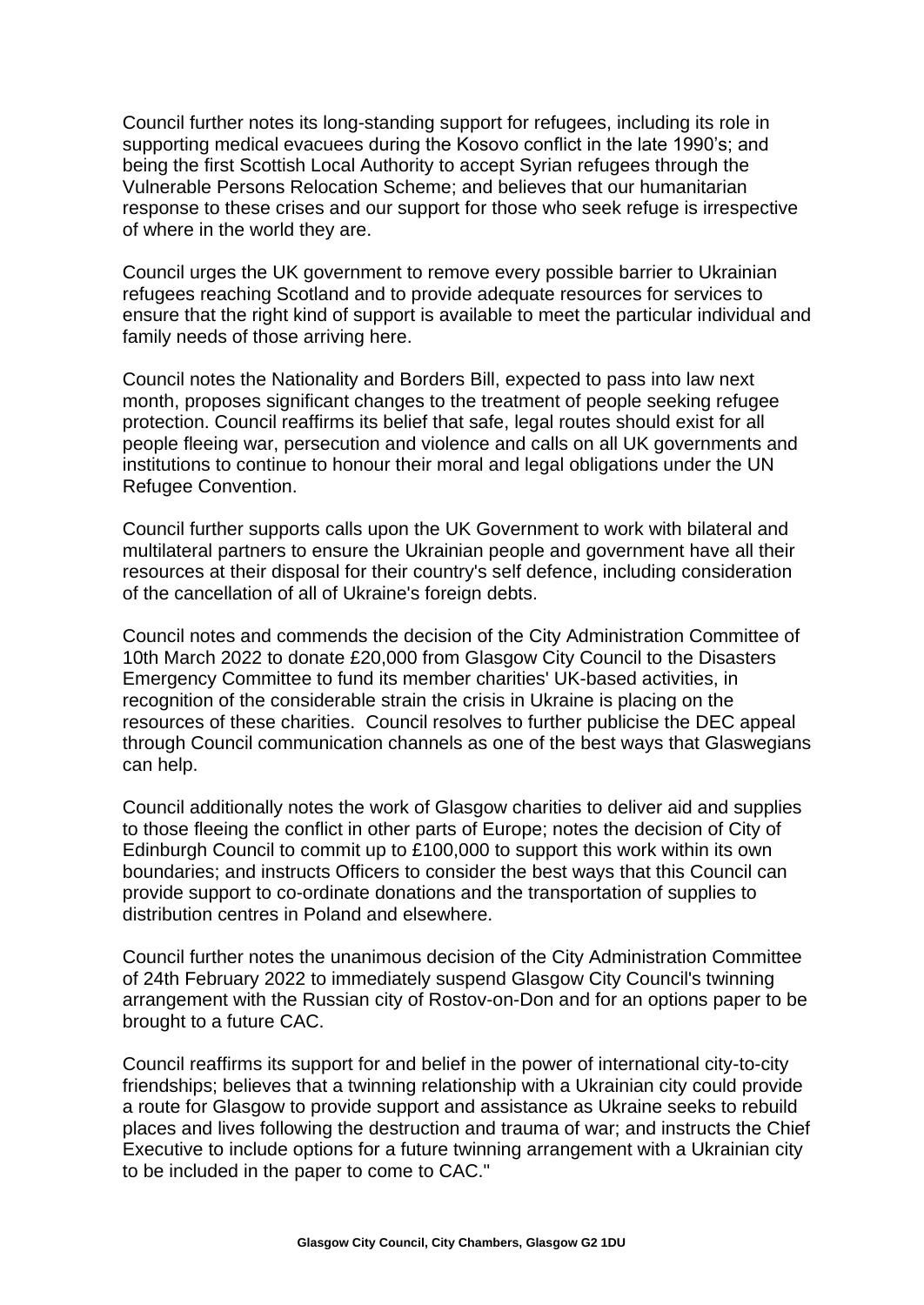The motion, as adjusted, was thereafter approved unanimously.

#### **Glasgow's public services – Motion as adjusted approved, after division.**

**11** Councillor Cunning, seconded by Councillor Murray, moved that:-

"Council notes the findings of the 2021 Glasgow Household Survey, conducted by Ipsos Mori, including that satisfaction with bin collections and street cleaning have fallen to their lowest levels in over a decade; and the findings of the 2020 Household Survey that highlighted 40% of respondents wanted to see cleaner neighbourhoods.

Council further notes that in the 2021 Household Survey, nearly 40% disagreed with the statement "I trust Glasgow City Council", which is a 12-point deterioration from 2017; and that, for the first time, more than 50% agree with the statement "The Council is too remote and impersonal".

Council believes that this Council is for Glasgow, and this Council is for Glaswegians.

Council condemns the falling levels of satisfaction and trust in the Council over the past five years.

Council believes that good, high quality public services are the gateway to community empowerment; that asking communities to deliver those services instead of the Council is cost-cutting and not empowerment; and that this strategy has led to industrial relations hitting rock-bottom further to the detriment of the citizens we seek to represent.

Council believes that Glasgow, its people, its communities, and its workers, deserve better.

Council, therefore, resolves to prepare for the outcome of the 2022 Local Government Elections on the 5th of May."

Councillor Bell, seconded by Councillor Kelly, moved as an amendment that:-

"Council notes that there are many opportunities and challenges facing the city as we recover from the pandemic. Council takes this opportunity to once again thank our staff who stepped up during this time and provided unprecedented services to households and businesses across the city, and particularly to our most vulnerable citizens.

Council recognises the importance of listening to the people of Glasgow and understands that it is our job, collectively, as councillors to respond to the issues that matter to citizens, business and local organisations; believes that the needs of our citizens and our city should always be put first; further recognises that those who use the services provided by the Council wish to continue to see open and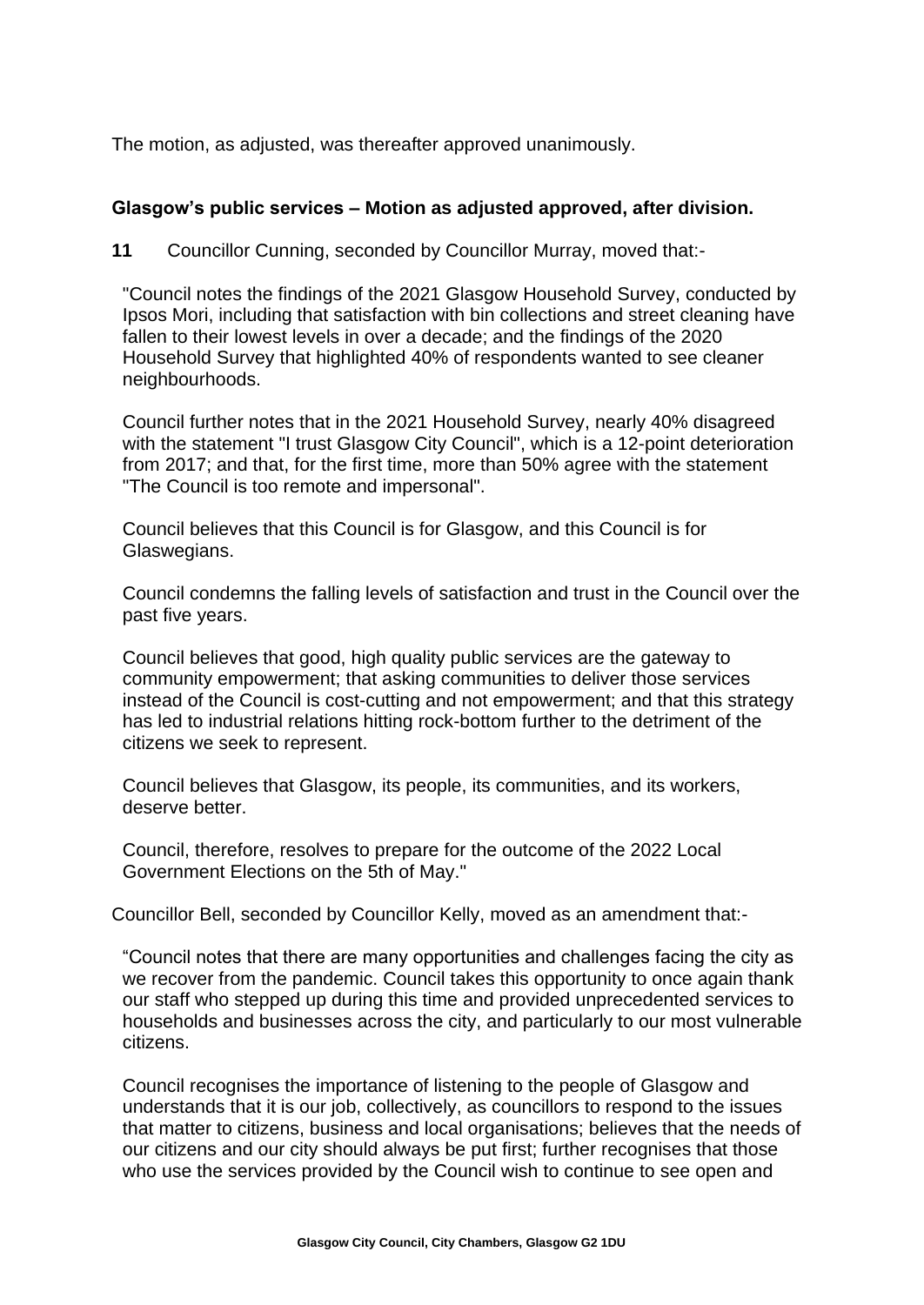transparent governance, such as the community participation and budgeting approach that has benefited communities across Glasgow, as well as improvements to the quality of vital public services to Glaswegians; celebrates Glasgow's successes so far, and looks forward to continuing to build on these successes to the benefit of all Glaswegians.

Council notes the need for ongoing recovery from the impact of the pandemic on our public services, communities and the city economy but also the many achievements the Council has delivered, including during one of the most difficult periods that has ever confronted our city, and resolves to continue this work following the council elections on the 5th of May."

Councillor Molyneux, seconded by Councillor Wardrop, moved as a further amendment to delete all after the second paragraph and replace with the following:-

"Council recognises this is symptomatic of a top-down "Council knows best" culture generally, and specifically in the delivery of waste and recycling services, which has existed through successive administrations. Council notes this has been evident in the current council term through the implementation of major service changes without prior consultation or consideration by policy committees, which has required some of those decisions to be retrospectively mitigated.

Council instead believes that a street-by-street, close-by-close approach is needed, working with communities and frontline workers to co-design improved services which make it easier for people to do the right thing and which embed a zero waste approach, as well as more action to tackle throwaway culture and help businesses embrace the benefits of a circular economy.

Council, therefore, resolves to make a zero waste Glasgow a key priority now and following the 2022 Local Government Elections on the 5th of May."

Bailie Dr Bartos, seconded by Bailie Elder, moved as a further amendment that the motion by Councillor Cunning and the amendment by Councillor Molyneux be combined as follows:-

"Council notes the findings of the 2021 Glasgow Household Survey, conducted by Ipsos Mori, including that satisfaction with bin collections and street cleaning have fallen to their lowest levels in over a decade; and the findings of the 2020 Household Survey that highlighted 40% of respondents wanted to see cleaner neighbourhoods.

Council further notes that in the 2021 Household Survey, nearly 40% disagreed with the statement "I trust Glasgow City Council", which is a 12-point deterioration from 2017; and that, for the first time, more than 50% agree with the statement "The Council is too remote and impersonal".

Council believes that this Council is for Glasgow, and this Council is for Glaswegians.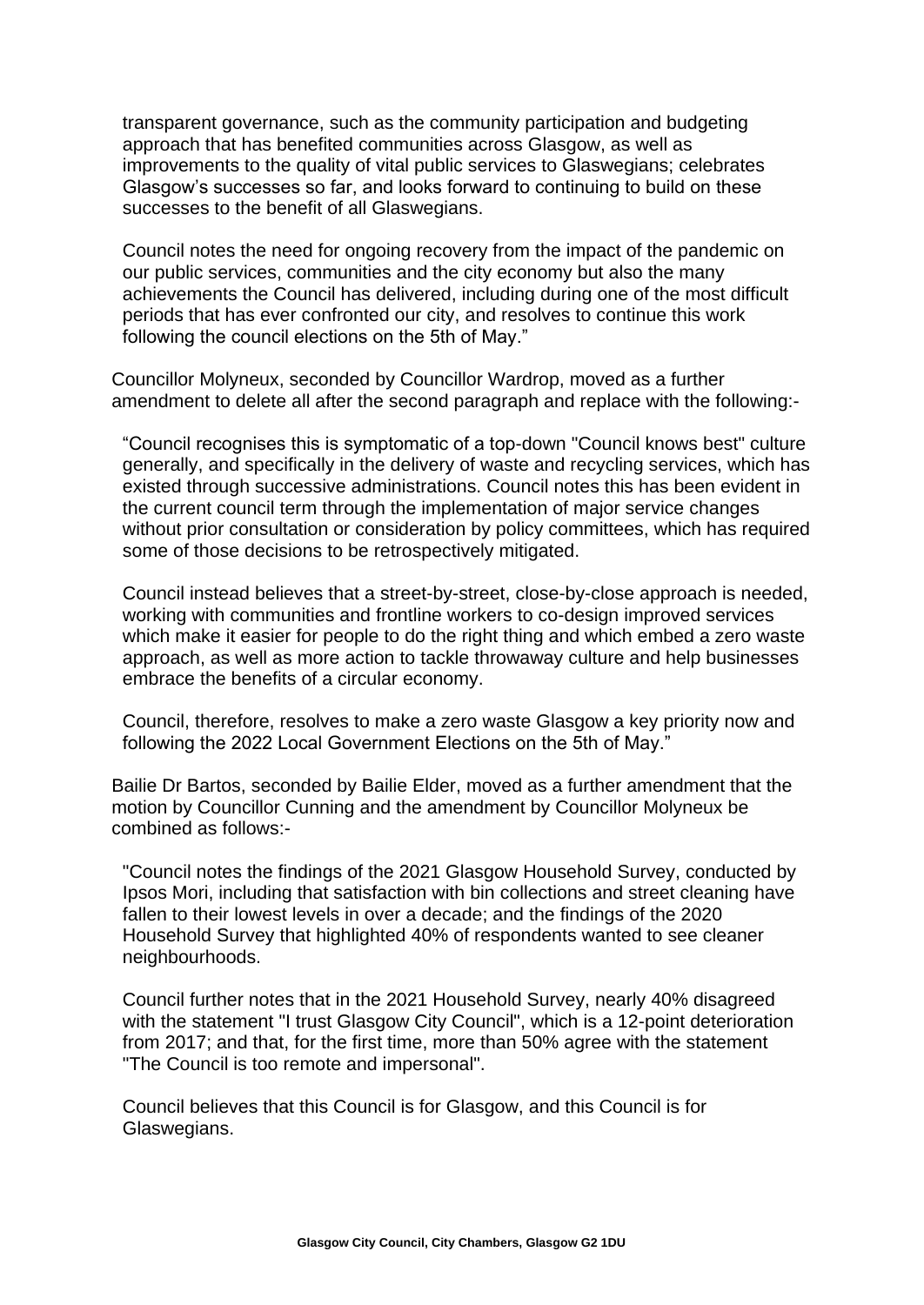Council condemns the falling levels of satisfaction and trust in the Council over the past five years.

Council believes that good, high quality public services are the gateway to community empowerment; that asking communities to deliver those services instead of the Council is cost-cutting and not empowerment; and that this strategy has led to industrial relations hitting rock-bottom further to the detriment of the citizens we seek to represent.

Council believes that Glasgow, its people, its communities, and its workers, deserve better.

Council, therefore, resolves to prepare for the outcome of the 2022 Local Government Elections on the 5th of May.

Council recognises this is symptomatic of a top-down "Council knows best" culture generally, and specifically in the delivery of waste and recycling services, which has existed through successive administrations. Council notes this has been evident in the current council term through the implementation of major service changes without prior consultation or consideration by policy committees, which has required some of those decisions to be retrospectively mitigated.

Council instead believes that a street-by-street, close-by-close approach is needed, working with communities and frontline workers to co-design improved services which make it easier for people to do the right thing and which embed a zero waste approach, as well as more action to tackle throwaway culture and help businesses embrace the benefits of a circular economy.

Council, therefore, resolves to make a zero waste Glasgow a key priority now and following the 2022 Local Government Elections on the 5th of May."

Councillor Cunning, with the approval of his seconder, accepted the amendment by Bailie Dr Bartos resulting in the following adjusted motion:-

"Council notes the findings of the 2021 Glasgow Household Survey, conducted by Ipsos Mori, including that satisfaction with bin collections and street cleaning have fallen to their lowest levels in over a decade; and the findings of the 2020 Household Survey that highlighted 40% of respondents wanted to see cleaner neighbourhoods.

Council further notes that in the 2021 Household Survey, nearly 40% disagreed with the statement "I trust Glasgow City Council", which is a 12-point deterioration from 2017; and that, for the first time, more than 50% agree with the statement "The Council is too remote and impersonal".

Council believes that this Council is for Glasgow, and this Council is for Glaswegians.

Council condemns the falling levels of satisfaction and trust in the Council over the past five years.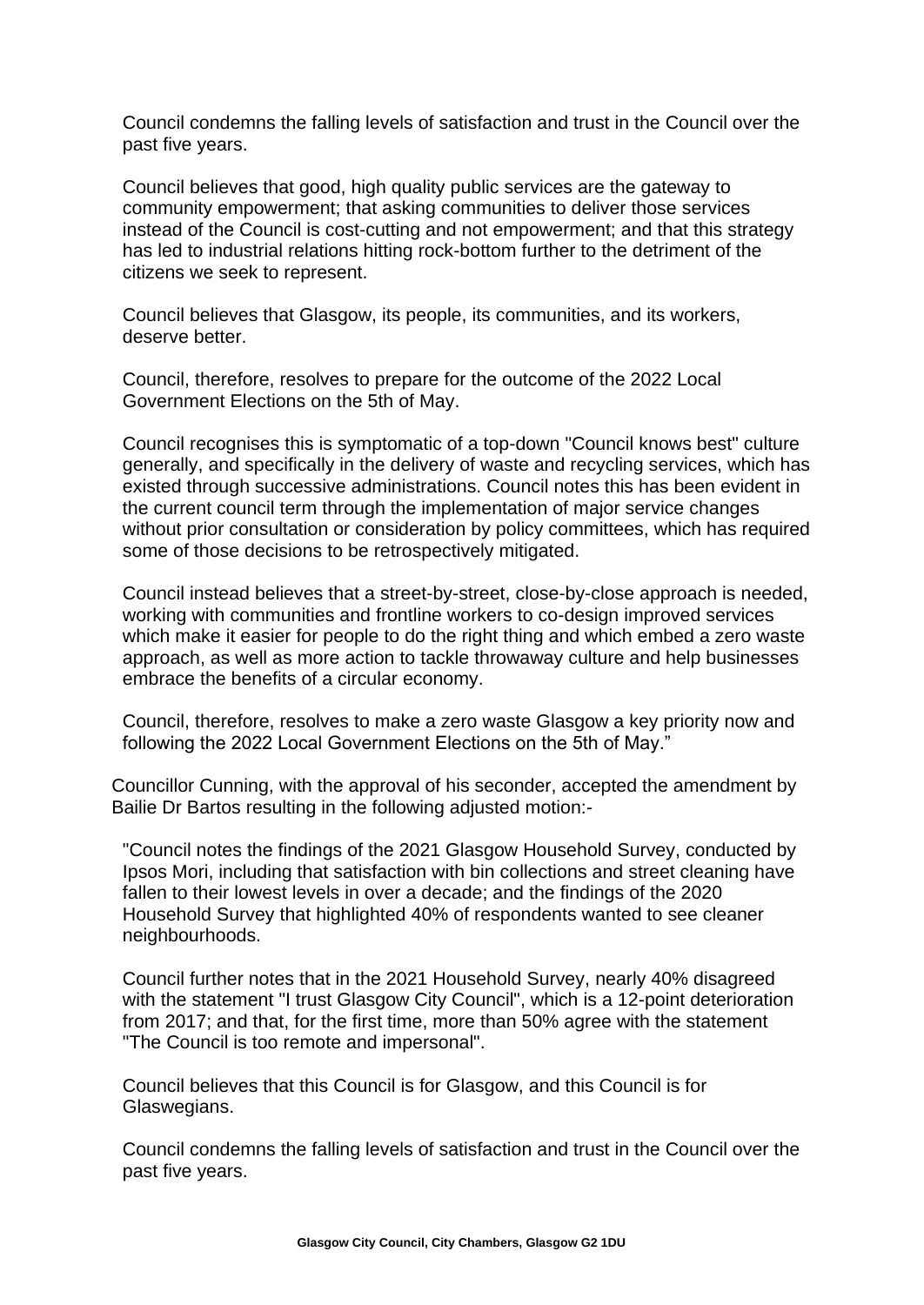Council believes that good, high quality public services are the gateway to community empowerment; that asking communities to deliver those services instead of the Council is cost-cutting and not empowerment; and that this strategy has led to industrial relations hitting rock-bottom further to the detriment of the citizens we seek to represent.

Council believes that Glasgow, its people, its communities, and its workers, deserve better.

Council, therefore, resolves to prepare for the outcome of the 2022 Local Government Elections on the 5th of May.

Council recognises this is symptomatic of a top-down "Council knows best" culture generally, and specifically in the delivery of waste and recycling services, which has existed through successive administrations. Council notes this has been evident in the current council term through the implementation of major service changes without prior consultation or consideration by policy committees, which has required some of those decisions to be retrospectively mitigated.

Council instead believes that a street-by-street, close-by-close approach is needed, working with communities and frontline workers to co-design improved services which make it easier for people to do the right thing and which embed a zero waste approach, as well as more action to tackle throwaway culture and help businesses embrace the benefits of a circular economy.

Council, therefore, resolves to make a zero waste Glasgow a key priority now and following the 2022 Local Government Elections on the 5th of May."

On a vote being taken by calling the roll 33 members voted for the amendment by Councillor Bell, 6 for the amendment by Councillor Molyneux and 34 for the motion as adjusted. As there was no overall majority the amendment by Councillor Molyneux, as having the fewest votes, was dropped.

On a further vote being taken by calling the roll 34 members voted for the amendment by Councillor Bell and 37 for the motion as adjusted with 6 abstentions.

The motion as adjusted was accordingly declared to be carried.

### **Roads and footways – Motion dealt with, after division.**

**12** Councillor Thomas Kerr, seconded by Councillor Blockley, moved that:-

"This Council expresses its deep dissatisfaction with the current condition of the city's roads and footways and its concern over the current plans for their repair which are unlikely to deliver the improvement that the city's infrastructure needs and deserves.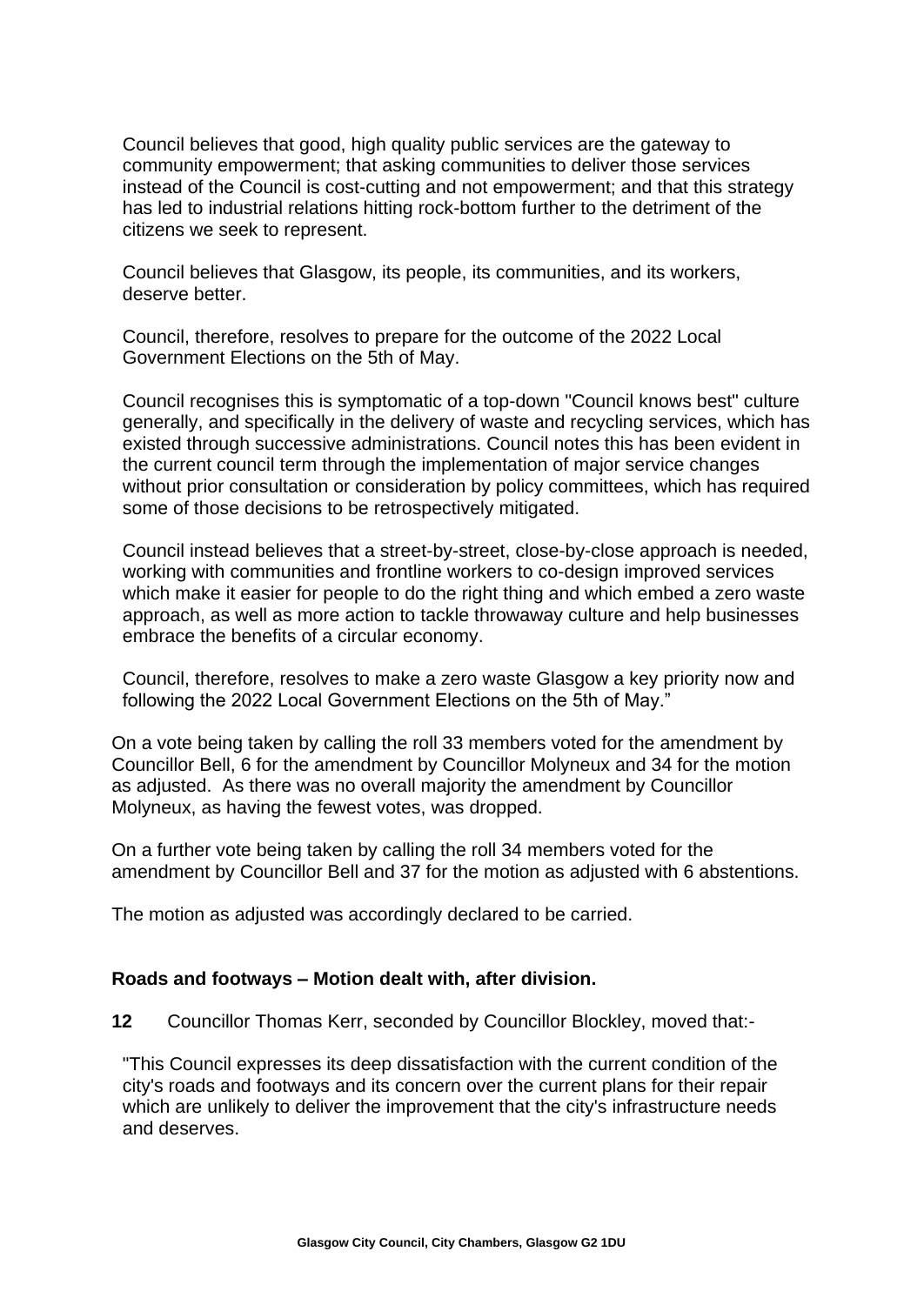In the Council's most recent Roads Infrastructure Status and Options Report (RISO), it was noted that carriageway condition deteriorated for the first time since 2013 to 70.5% of carriageways in acceptable condition. In addition, this report highlighted that customer satisfaction, as measured by the household survey, is at its lowest level for carriageways since 2011 at 18% with footway condition falling to 39%. While the COVID-19 pandemic had an impact in slowing down the rate of repairs at certain points, it has been clear for some years that the city's roads and pavements are in a poor condition.

The Council's RISO report noted that to bring carriageways up to "Best Condition in Over a Decade" would cost £15.5 million annually over 5 years with a 20-year investment of £250 million. To bring footways up to the Gold/Silver Standard would cost £3.97 million with a 20-year investment of £50.48 million.

Further to this, a recent Freedom of Information request confirmed that Glasgow currently has an outstanding bill to repair its known road and footway repairs of £96 million.

In the Budget Report tabled at the Council meeting of 17/02/22, it was noted that the Council plans the following capital investment in carriageways and footways:

- Carriageways: £4.5 million (2022/23), £5.2 million (2023/24) and £6.5 million (2024/25).
- Footways: NIL (2022/23), £300,000 (2023/24) and £300,000 (2024/25)

The Council recognises its financial challenges in funding such works.

However, it is clear that the current investment proposals are extremely unlikely to allow the city to bring its roads and footways to a "Best in a Decade"/Gold standard or to seek to bring all roads and footways up to a good standard with only new maintenance required. Even if all of the capital that the 2022/23 budget seeks to make available for potential use on roads and footways by Area Partnerships was directed to this task alone, over a three-year period the Council would still be significantly adrift of the resource required to bring roads and footways up to good condition.

This Council expresses its view that the city's residents deserve to have good quality infrastructure to allow them to move about the city in an efficient manner. It is self-evident that if we are to encourage more of our citizens to take up active travel options that we require to provide the infrastructure to allow this to be done safely and that at its most basic level this will require having roads and footways in good condition.

For example, the personal injury that a cyclist or pedestrian could suffer from a pothole or road/pavement defect is much more significant than that of a vehicle driver. Further, this Council recognises the significant cost to road users - cyclists, car drivers, bus operators, LGV/HGV operators and others - for the repair of damage to cycles and vehicles caused by potholes and road defects.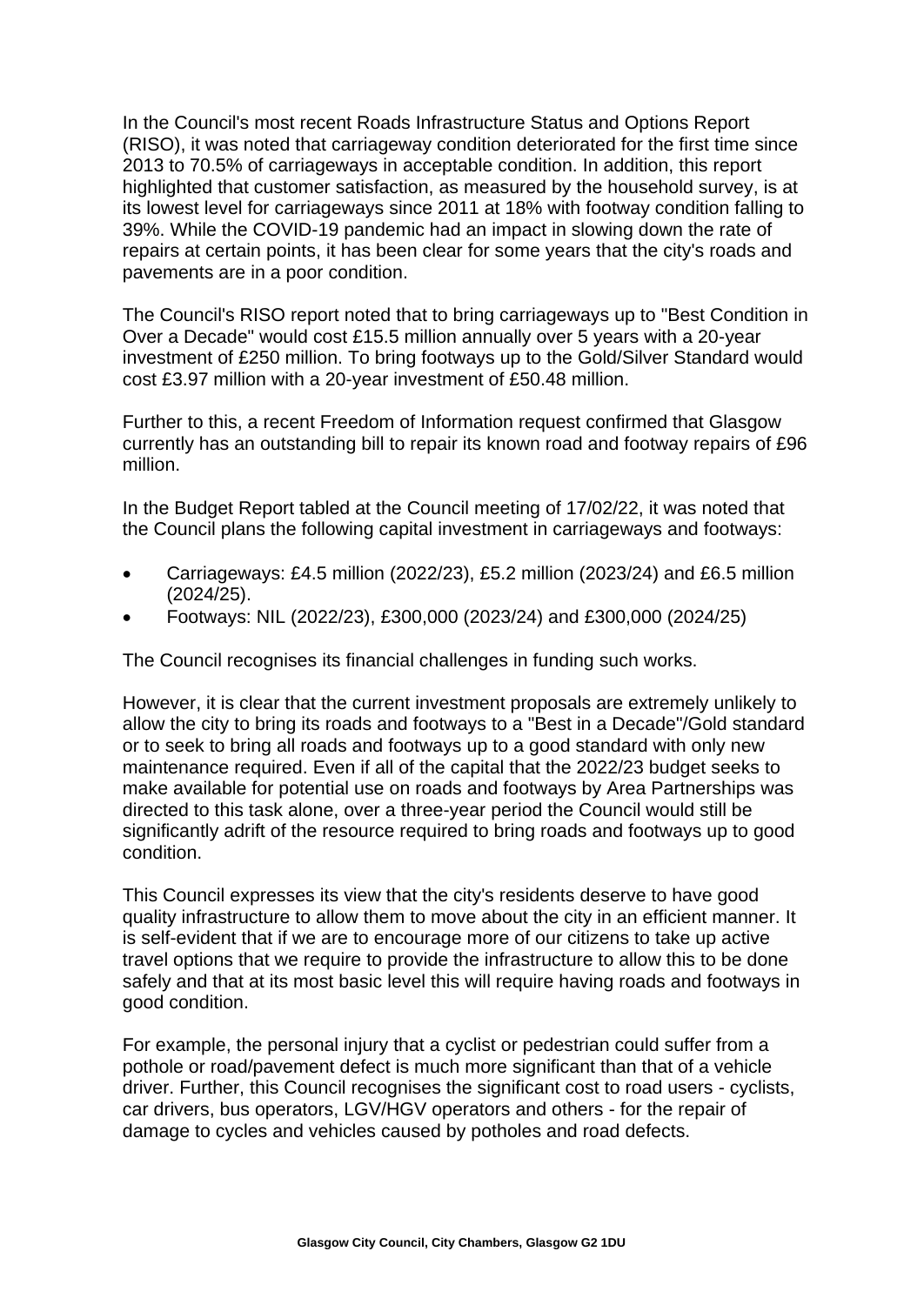To allow for Councillors to consider the best way to put in place a serious and costed plan to tackle the significant damage to our city's roads and pavements, this Council instructs the Chief Executive to prepare the following:

- An up-to-date assessment of the cost of repairing ALL of the city's identified road and pavement defects to allow the Council to come to a point where it only requires to undertake repairs to new defects - noting that much of this detail should already be available to the Council as it is utilised within its RISO report.
- An assessment of the impact of third party works on the city's infrastructure e.g. utility works and how the Council can best ensure that these parties rectify any damage caused by these works.
- An assessment of the potential to link up a programme of significant road and footway repairs with carrying out other works such as drainage repair/upgrades or traffic changes.
- An assessment of the capacity of both the Council and its contractors to undertake such a scale of work and on what timeframe this could take place.
- To write to the Cabinet Secretary for Finance and the Economy providing her with an up-to-date estimate of the cost to repair Glasgow's roads and footways and the required capital/revenue to allow this to be carried out and to further request that the Scottish Government take this into consideration as part of Glasgow's funding settlement in future financial years.
- An assessment of the potential ways in which to fund this that are available to the Council in the short, medium and long-term.

This Council instructs the Chief Executive that this work should be presented to the Council no later than 6 months following the 2022 Local Government Elections."

Councillor Richardson, seconded by Councillor Millar, moved as an amendment that:-

(1) the first paragraph be deleted and replaced with the following:

"Council considers the maintenance and repair of roads and footways to be an essential priority for the smooth running of the city.";

(2) the following be inserted after the second paragraph at the first sentence ending "…70.5% of carriageways in acceptable condition":

"and that this report confirmed this is above the Scottish average of 64.2% and places Glasgow in the upper quartile for road condition in Scotland".;

(3) that the second paragraph at the third sentence beginning "While the COVID-19 pandemic had an impact…" be deleted and replaced with the following:

"The COVID-19 restrictions resulted in four months of no roads maintenance, which coincides with this fall in customer satisfaction.";

(4) that the following be inserted at paragraph 5, second bullet, three new bullets: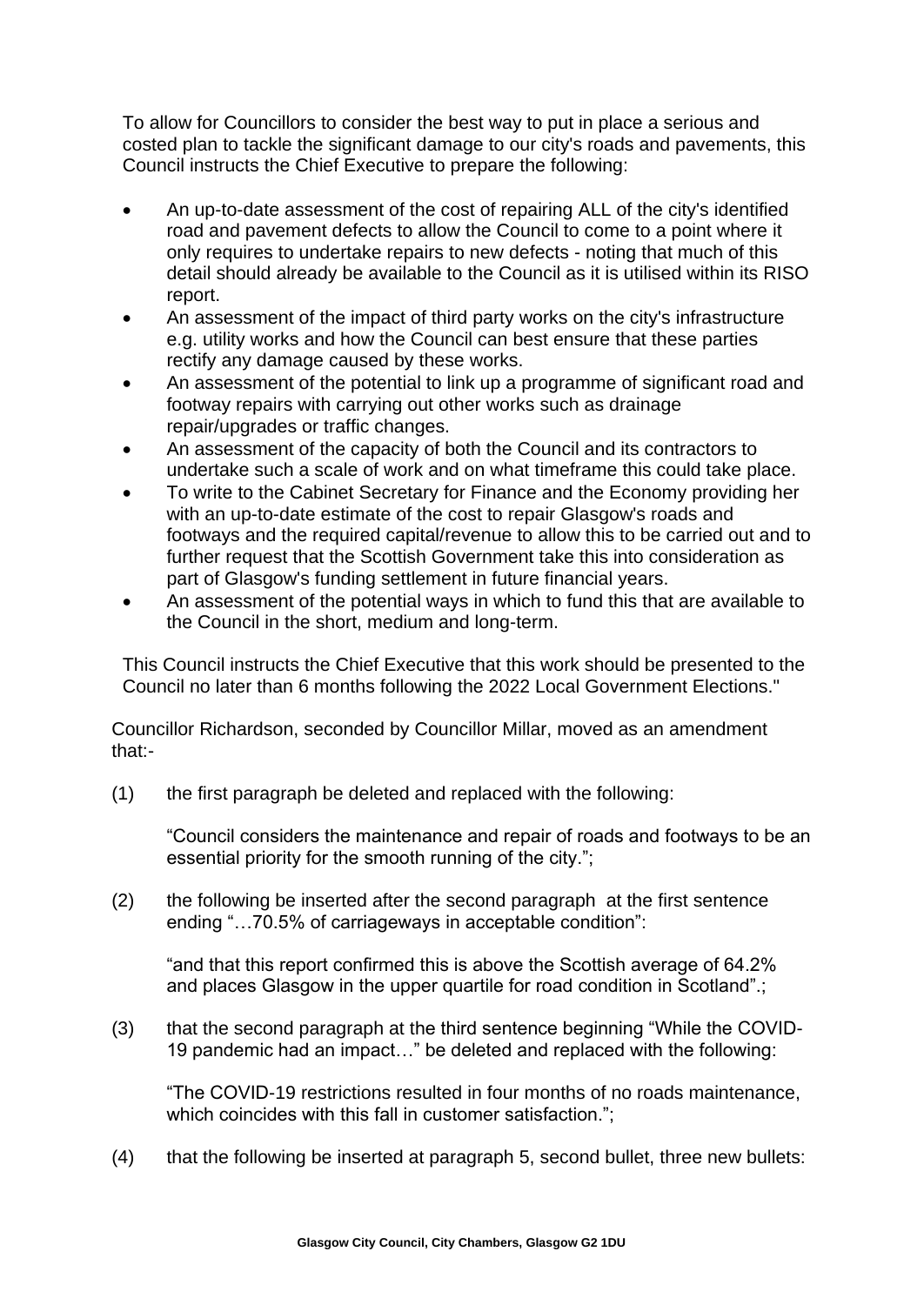- "Neighbourhood Infrastructure Fund: £23 million
- Road maintenance revenue funding: £2.3 million
- Footway maintenance revenue funding: £862,000"
- (5) that the seventh paragraph be deleted beginning "However, it is clear that the current investment proposals..";
- (6) that the following be inserted after paragraph nine beginning "Council also noted …" and before the tenth paragraph beginning "To allow for …":

"Council also notes that road surface damage is caused by a combination of weather conditions and wear and tear from vehicle use. The RISO states, "the impact of extreme winter and summer weather has on the condition of our carriageways is clear." Council is concerned that the climate emergency is expected to increase the frequency and severity of these extreme weather events. Council notes that between 1994 and 2019 there was a 32% increase in vehicle miles in Glasgow, and that this increased level of use will contribute to the maintenance burden of our infrastructure. Council therefore welcomes the recently approved target of 30% reduction in vehicle kilometres by 2030, as set out in the Glasgow Transport Strategy."; and

- (7) that the following be inserted after the eleventh paragraph sixth bullet, one new bullet:
	- "An assessment of the potential impact of achieving the 30% vehicle kilometre reduction target on future levels of routine maintenance that will be required."

Councillor Burke, seconded by Councillor Ahmed, moved as a further amendment that:

(a) the following new eighth paragraph be inserted after "footways up to good condition"':

"Council notes the statement within the Annual Status and Options Report (ASOR) that "Extreme winter weather and more frequent summer rain events has had a detrimental impact on the number of public pothole reports received"; believes that climate change will continue to bring extreme weather; and expresses concern that Glasgow's roads are not currently climate resilient due to a lack of sufficient and multi-year funding for Local Government."

(b) the following new tenth paragraph be inserted after "caused by potholes and road defects.":

"Further, Council notes its support for the principles of Transform Scotland's 'Fix It First' campaign, first launched in 2013, that investment should address current deficiencies in our roadways and footways."

(c) the following new bullet point be added after "as it is utilised within its RISO report.":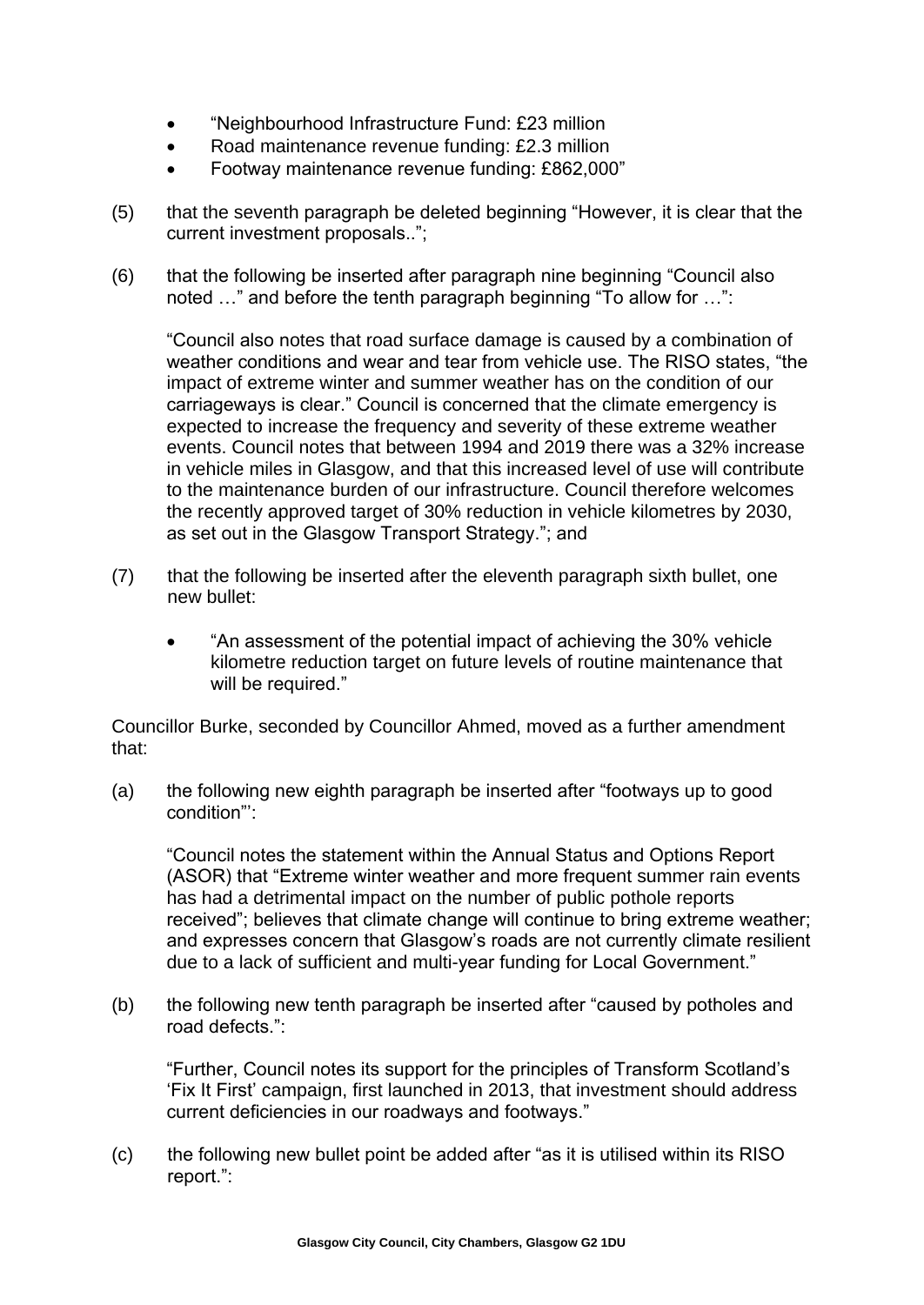- An assessment of the climate resilience of the current road and footway assets, whether current materials and techniques deliver greatest value for money over the long-term and whether improving the resilience of the asset would reduce the need for reactive patching repairs.
- (d) the following be inserted at the end of the final bullet point:

"including an assessment of how the commitments to reduce private car kilometres and increase active travel for everyday journeys is likely to reduce the costs of maintenance due to less deterioration."

Councillor Young, seconded by Councillor Wardrop, moved as a further amendment that:

"Council expresses its dissatisfaction with the current condition of the city's roads, cycleways and footways. Council recognises the climate change impact of increasingly extreme weather events such as very severe rainfall, freezing or heightened temperatures, on our road infrastructure. Council notes both the volume of road traffic and the physical weight of vehicles in our city have grown significantly in recent years, increasing the strain on road surfaces. Council supports the Sustainable Transport Hierarchy and recognises the need to prioritise road developments which enhance active travel and access to public transport.

Council notes its Roads Infrastructure Status and Options Report 2021 which reports 70.5% of carriageways are currently in "acceptable" condition, that the ability to maintain and repair carriageways was severely impacted by the Covid-19 pandemic, and that levels of investment remain steady. Council notes that, while currently 94% of the primary cycle network is in good or fair condition, this reflects the relatively young age of the asset. Council welcomes the recent Active Travel Strategy embedding cycle provision for all as standard rather than as an optional extra.

Council notes with some concern that, while the majority of its footways are in good or fair condition, 2.9% of footways, equating to 92km, "exhibit major or structural deterioration". Council notes that approximately half of all Glasgow households do not have access to a private car and thus are more likely to travel using pavements. Households without a car are more likely to include disabled people, older people, people living in poverty, and families. Many of these groups require accessible smooth pavements for walking and wheeling, and the provision of dropped kerbs, safe crossing points and minimised pavement clutter.

Council recalls its recent Budget decision to introduce an additional surcharge for residential parking permits for the most polluting vehicles in recognition of their increased public health impacts. Council notes that the same vehicles are also likely to be heavier and therefore cause greater damage to roads. Information from the International Council on Clean Transportation suggests the average weight of a new car bought in the UK has since the millennium increased by 208kg - equivalent to the weight of an additional man, woman and teenage passenger. UK Government data shows that 75% of so-called sports utility vehicles are registered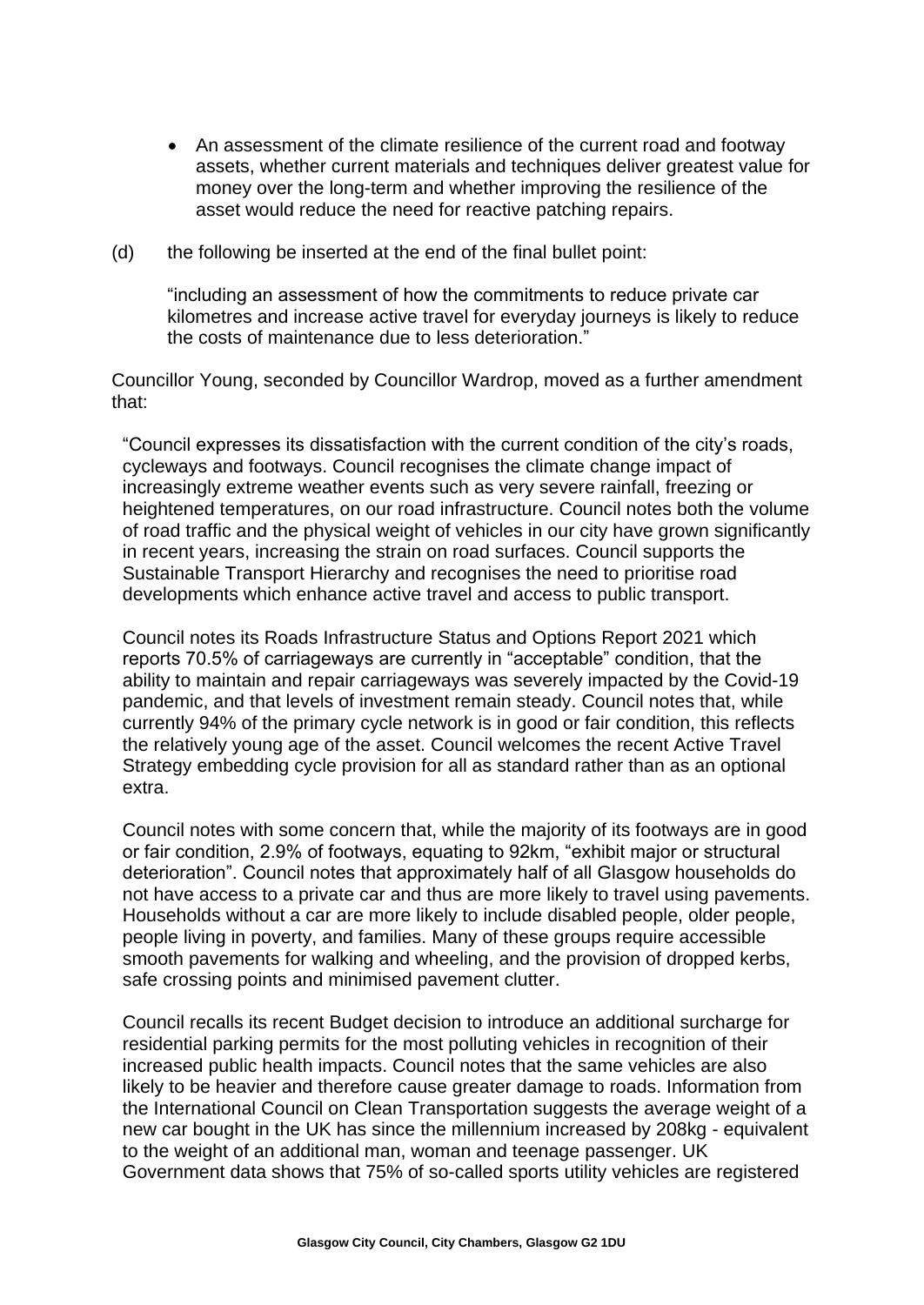to urban addresses, predominantly in wealthier areas. Council agrees that just as the emissions impact of these vehicles is not felt evenly, the deterioration of our city's roads is not caused equally by all road users. Similarly, increased HGV weights, and inappropriate use of residential streets by HGVs, adds stress to road surfaces.

Council recognises that cycling, wheeling and walking has the least impact on road surfaces, yet notes that these groups often suffer the most from potholes and poor road quality. Council expresses its view that the city's residents deserve to have good quality infrastructure to allow them to move about the city in an efficient manner. It is self-evident that if we are to encourage more of our citizens to take up active travel options that we require to provide the infrastructure to allow this to be done safely and that at its most basic level this will require having roads and footways in good condition.

For example, the personal injury that a cyclist or pedestrian could suffer from a pothole or road/pavement defect is much more significant than that of a vehicle driver. Further, Council recognises the significant cost to road users – cyclists, car drivers, bus operators, LGV/HGV operators and others – for the repair of damage to cycles and vehicles caused by potholes and road defects.

Council resolves to use measures already within its power both to address the condition of our carriageways, and to reduce vehicular impact and subsequent damage to roads. Council recalls its decision through the recently approved Transport Strategy to substantially reduce vehicle kilometres over the next decade, and believes that proactively engaging residents, businesses and visitors is the best way of ensuring this happens.

Council instructs the Chief Executive to prepare the following:

- An up-to-date assessment of the cost and timescale of repairing ALL of the city's identified road and pavement defects to allow the Council to come to a point where it only requires to undertake repairs to new defects – noting that much of this detail should already be available to the Council as it is utilised within its RISO report.
- An assessment of the impact of third party works on the city's infrastructure e.g. utility works and how the Council can best ensure that these parties rectify any damage caused by these works.
- An assessment of the potential to link up a programme of significant road and footway repairs with carrying out other works such as drainage repair/upgrades or traffic changes.
- An assessment of the capacity of both the Council and its contractors to undertake such a scale of work and on what timeframe this could take place.
- An assessment of the impact of extreme weather events on roads, active travel routes and footpaths and what innovations are emerging in surface treatment approaches to improve climate resilience.
- Information on where the 2.9% of worst footways are, and plans to immediately bring these footways up to expected minimum standard and maintain them as such.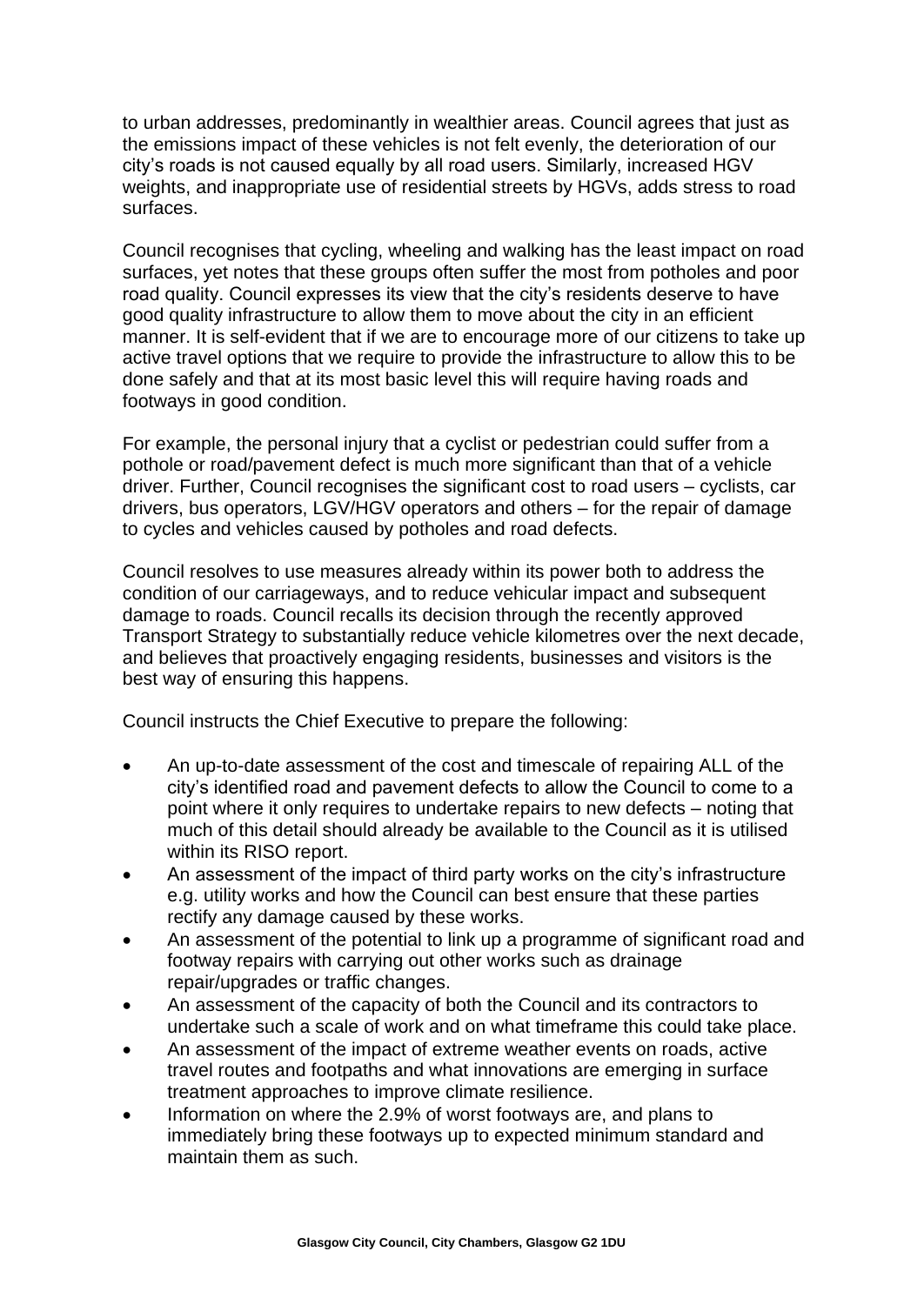- An assessment of the potential for both the Council and businesses to make greater use of smaller electric vehicles and cargo bikes for 'last mile' journeys, including making cargo bikes available for hire, in order to reduce the impact of heavy goods vehicles travelling through our streets.
- An assessment of potential measures to divert heavy goods vehicles away from inappropriate residential streets, including common 'rat runs' or known motorway connector routes.
- An assessment of the role of heavy private non-commercial vehicles in road deterioration, and an outline of measures to address and prevent future deterioration, looking to other cities worldwide for possible models.

Council instructs the Chief Executive that this work should be presented to the relevant Council Committee no later than six months following the 2022 Local Government Elections."

Councillor Thomas Kerr, with the approval of his seconder, accepted the amendment by Councillor Burke.

During the debate Councillors Richardson and Young, with the approval of their seconders, agreed to combine their amendments as follows:-

"Council considers the maintenance and repair of roads and footways to be an essential priority for the smooth running of the city.

In the Council's most recent Roads Infrastructure Status and Options Report (RISO), it was noted that carriageway condition deteriorated for the first time since 2013 to 70.5% of carriageways in acceptable condition, and that this report confirmed this is above the Scottish average of 64.2% and places Glasgow in the upper quartile for road condition in Scotland. In addition, this report highlighted that customer satisfaction, as measured by the household survey, is at its lowest level for carriageways since 2011 at 18% with footway condition falling to 39%. The COVID-19 restrictions resulted in four months of no roads maintenance, which coincides with this fall in customer satisfaction.

The Council's RISO report noted that to bring carriageways up to "Best Condition in Over a Decade" would cost £15.5 million annually over 5 years with a 20-year investment of £250 million. To bring footways up to the Gold/Silver Standard would cost £3.97 million with a 20-year investment of £50.48 million.

Further to this, a recent Freedom of Information request confirmed that Glasgow currently has an outstanding bill to repair its known road and footway repairs of £96 million.

In the Budget Report tabled at the Council meeting of 17/02/22, it was noted that the Council plans the following capital investment in carriageways and footways:

- Carriageways: £4.5 million (2022/23), £5.2 million (2023/24) and £6.5 million (2024/25).
- Footways: NIL (2022/23), £300,000 (2023/24) and £300,000 (2024/25)
- Neighbourhood Infrastructure Fund: £23 million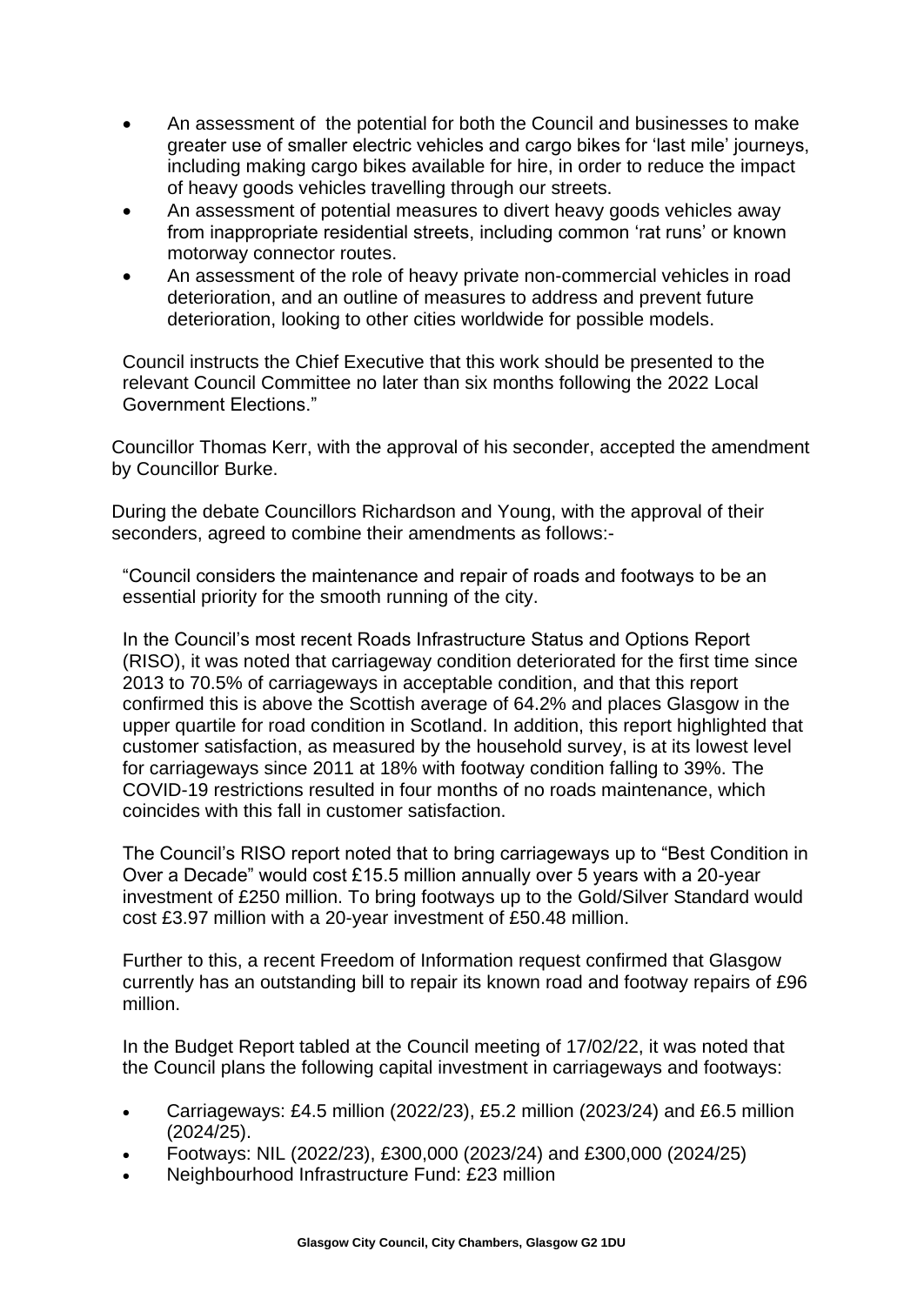- Road maintenance revenue funding: £2.3 million
- Footway maintenance revenue funding: £862,000

The Council recognises its financial challenges in funding such works.

This Council expresses its view that the city's residents deserve to have good quality infrastructure to allow them to move about the city in an efficient manner. It is self-evident that if we are to encourage more of our citizens to take up active travel options that we require to provide the infrastructure to allow this to be done safely and that at its most basic level this will require having roads and footways in good condition.

For example, the personal injury that a cyclist or pedestrian could suffer from a pothole or road/pavement defect is much more significant than that of a vehicle driver. Further, this Council recognises the significant cost to road users – cyclists, car drivers, bus operators, LGV/HGV operators and others – for the repair of damage to cycles and vehicles caused by potholes and road defects.

Council also notes that road surface damage is caused by a combination of weather conditions and wear and tear from vehicle use. The RISO states, "the impact of extreme winter and summer weather has on the condition of our carriageways is clear." Council is concerned that the climate emergency is expected to increase the frequency and severity of these extreme weather events. Council notes that between 1994 and 2019 there was a 32% increase in vehicle miles in Glasgow, and that this increased level of use will contribute to the maintenance burden of our infrastructure. Council therefore welcomes the recently approved target of 30% reduction in vehicle kilometres by 2030, as set out in the Glasgow Transport Strategy.

To allow for Councillors to consider the best way to put in place a serious and costed plan to tackle the significant damage to our city's roads and pavements, this Council instructs the Chief Executive to prepare the following:

- An up-to-date assessment of the cost of repairing ALL of the city's identified road and pavement defects to allow the Council to come to a point where it only requires to undertake repairs to new defects – noting that much of this detail should already be available to the Council as it is utilised within its RISO report.
- An assessment of the impact of third party works on the city's infrastructure e.g. utility works and how the Council can best ensure that these parties rectify any damage caused by these works.
- An assessment of the potential to link up a programme of significant road and footway repairs with carrying out other works such as drainage repair/upgrades or traffic changes.
- An assessment of the capacity of both the Council and its contractors to undertake such a scale of work and on what timeframe this could take place.
- To write to the Cabinet Secretary for Finance and the Economy providing her with an up-to-date estimate of the cost to repair Glasgow's roads and footways and the required capital/revenue to allow this to be carried out and to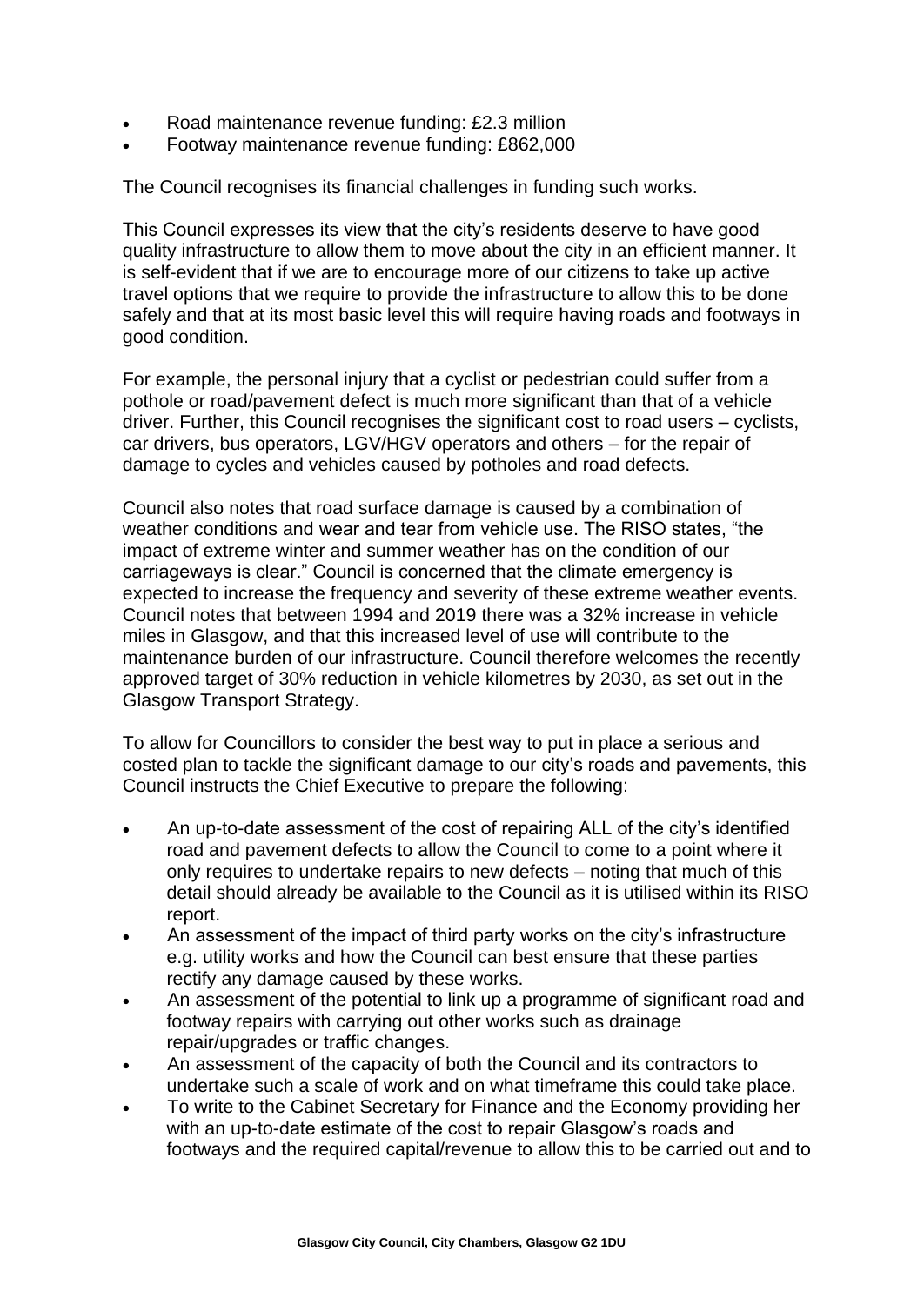further request that the Scottish Government take this into consideration as part of Glasgow's funding settlement in future financial years.

- An assessment of the potential ways in which to fund this that are available to the Council in the short, medium and long-term.
- An assessment of the potential impact of achieving the 30% vehicle kilometre reduction target on future levels of routine maintenance that will be required.
- An assessment of the impact of extreme weather events on roads, active travel routes and footpaths and what innovations are emerging in surface treatment approaches to improve climate resilience.
- Information on where the 2.9% of worst footways are, and plans to immediately bring these footways up to expected minimum standard and maintain them as such.
- An assessment of the potential for both the Council and businesses to make greater use of smaller electric vehicles and cargo bikes for 'last mile' journeys, including making cargo bikes available for hire, in order to reduce the impact of heavy goods vehicles travelling through our streets.
- An assessment of potential measures to divert heavy goods vehicles away from inappropriate residential streets, including common 'rat runs' or known motorway connector routes.
- An assessment of the role of heavy private non-commercial vehicles in road deterioration, and an outline of measures to address and prevent future deterioration, looking to other cities worldwide for possible models.

This Council instructs the Chief Executive that this work should be presented to the Council no later than 6 months following the 2022 Local Government Elections."

On a vote being taken by calling the roll, 40 members voted for the amendment as adjusted by Councillor Richardson and 33 for the motion. The amendment as adjusted was accordingly declared to be carried.

## **Public libraries – Motion as adjusted approved, after division.**

**13** Councillor Wardrop, seconded by Councillor Molyneux, moved that:-

"Council extends its thanks to local library campaigners for their long-running campaigns which culminated in the recent reopening of all Glasgow's libraries. Council believes these campaigns, and others in the media, have helped to shine a light on the vital importance of library services to communities.

Council believes that while our city's libraries will always have literacy at the heart, over recent years they have expanded their offering and become about so much more than books. Council notes the successful support work offered by Macmillan through our libraries, the importance of libraries as a place for people who are digitally excluded to get online, and the wealth of information available in our archives. Council commends the many groups that make our libraries the vibrant places they are, from Bookbug for our youngest children, to homework clubs, reading groups, local historians, and support groups for people from all walks of life.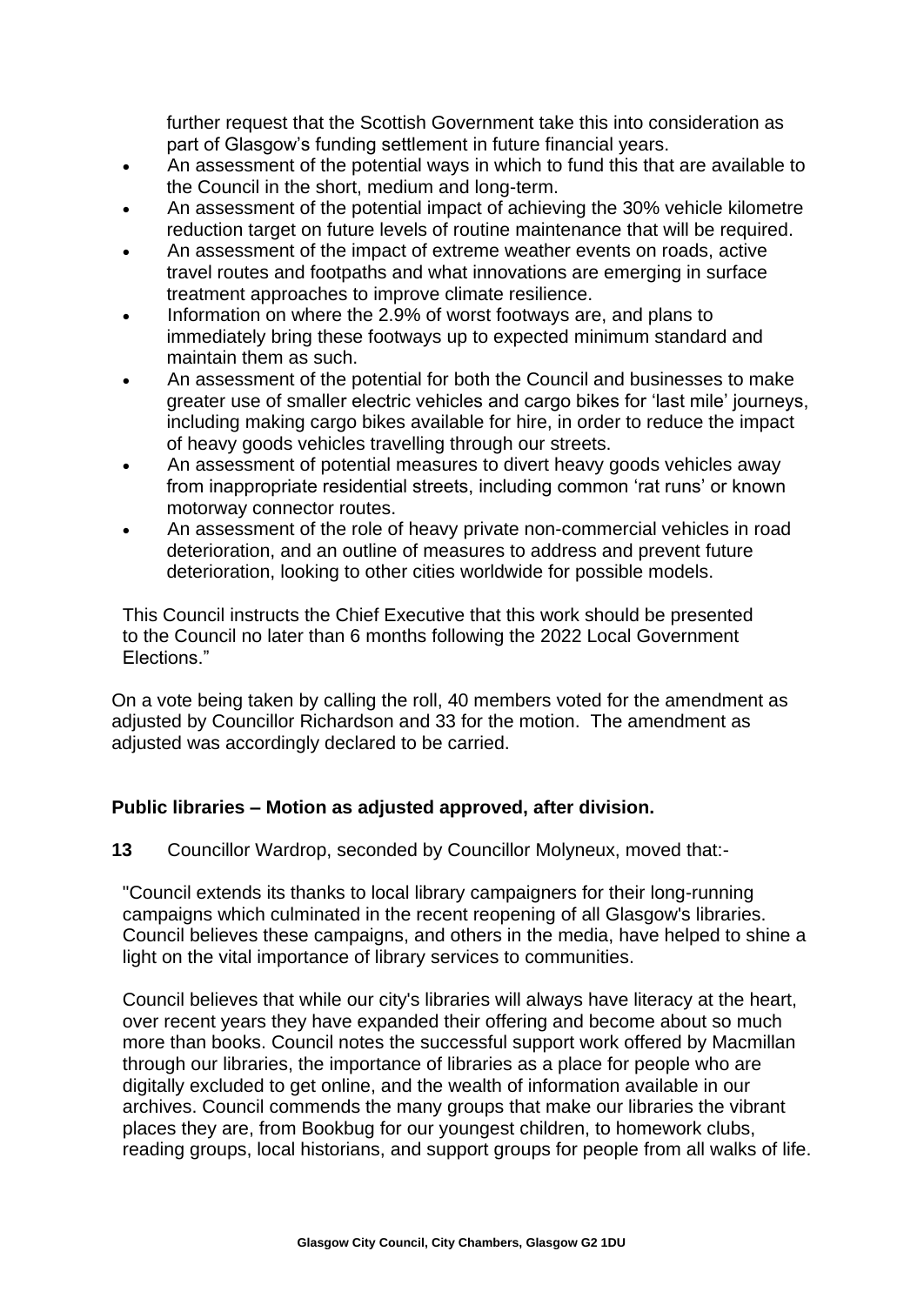Council notes the progress made in this Council term towards a more sustainable future for our city, including the approval of a Circular Economy Route Map in December 2020. Council notes research from the Ellen MacArthur Foundation that 80% of household items such as drills, sound systems and sewing machines are used less than once per month.

Council supports a real sharing economy, including the development of Tool Libraries, which allow people to join flexible membership schemes to access hundreds of tools for the price of one tool, saving space and money, and reducing unnecessary consumption. Council notes that other local authorities, including Renfrewshire and East Dunbartonshire, operate children's toy libraries, ensuring toys have a regular new lease of life.

Council believes as we move away from pandemic lockdowns, this provides an opportunity to engage people to get their views on the future of public libraries, and the range of services which could be delivered from public libraries so they maximise their potential as a community resource.

Council asks the incoming Chief Executive of Glasgow Life to begin work on a new Libraries Strategy, which should include a large-scale public engagement exercise and encompass the potential to host tool and toy libraries, repair and skills workshops, as well as acting as a focal point for community climate action. Council requests a report to the relevant Committee outlining the scope of the engagement exercise within six months."

Councillor McDonald, seconded by Bailie Christie, moved as an amendment that:-

(1) the following be inserted at the end of the fourth paragraph:

"additionally we recognise the developing social enterprise models operating in many communities across the city who run sharing libraries for tools, toys, skills and more. Council commits to enabling and supporting more communities, social enterprises and other stakeholders to building a strong refuse/repair/sharing economy in Glasgow."; and

(2) the sixth paragraph be deleted and replaced with:

"Council recalls the success of the Vision for Glasgow Libraries published in 2015, that set out the vision for the city's libraries to be "amazing places to read, learn and discover – the trusted guide at the heart of our communities". This vision has seen Glasgow Libraries receive national awards demonstrating the delivery of innovative, high quality services. Council notes that a draft update of the Vision to be available for wider ranging public engagement and consultation across the city in the early Autumn of 2022.

Council believes that Vision must ensure that the services provided by our libraries remain relevant and meet the needs of our citizens and communities. The building of strong collaborative partnerships with communities, the third and public sectors will remain central to our approach.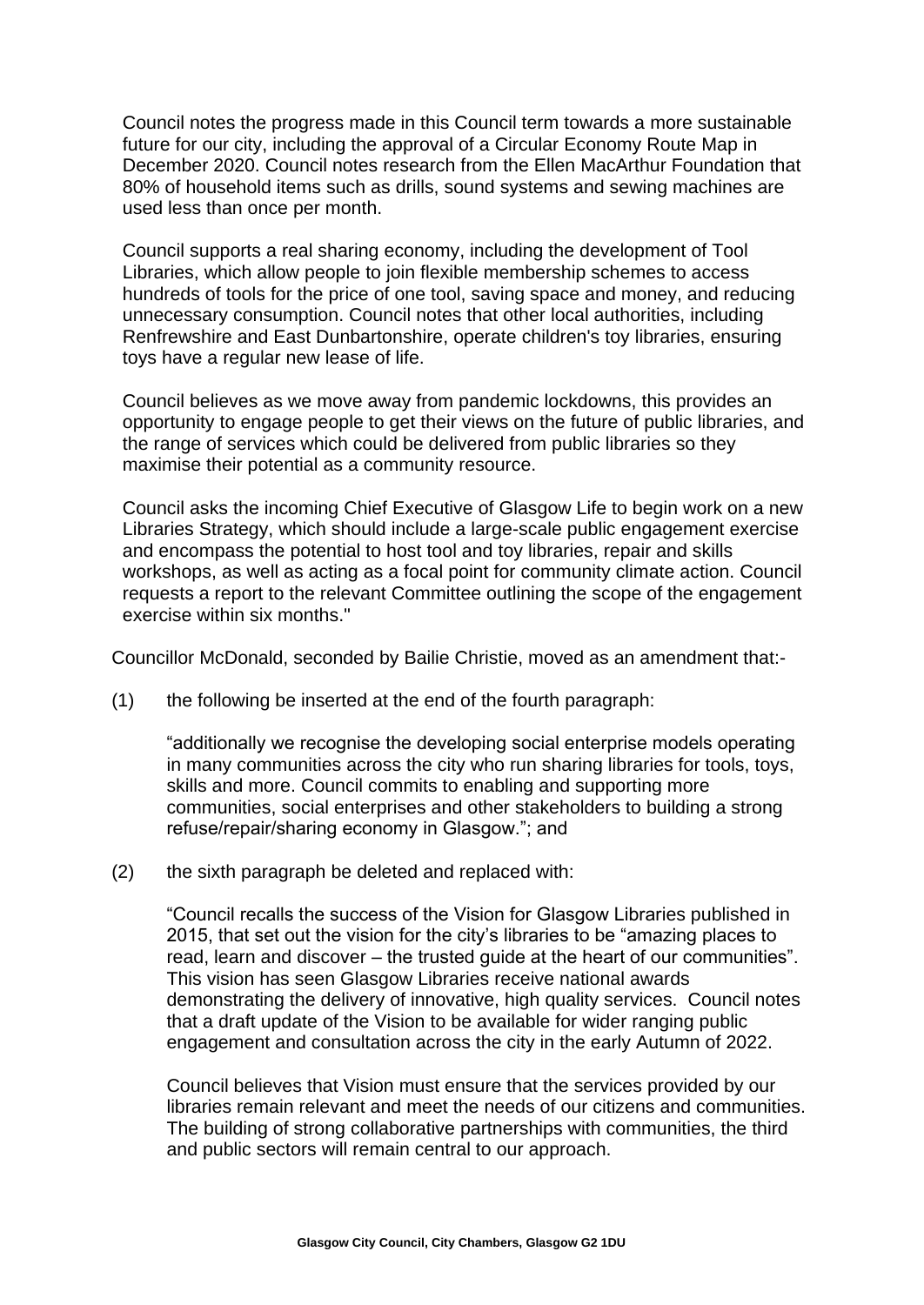Council recognises the potential contribution libraries can play, both now and in the coming years, within the city including improving health and wellbeing, developing reading and literacy, accessing new skills and knowledge, alleviating poverty, supporting employment and inclusive economic development."

Councillor Graham, seconded by Bailie Garrity, moved as a further amendment that the following be inserted in the first paragraph after "of all Glasgow's libraries":

"; and notes this Council's decision of 20th December 2020 "to ensure that all 171 sports, arts and cultural venues are fully reopened…as soon as it is safe to reopen them" which provided vital political leadership on this issue."

Bailie Dr Bartos, seconded by Councillor Elspeth Kerr, moved as a further amendment that:

(a) the following be added at the end of the fourth paragraph:

"Council notes its commitment to novel community based circular economy models with the decision it made in February 2018 (and later budgets) to support a Schools Bike Library pilot as circular approach to towards a 'bike for every child' city, where no school aged child is excluded from access to a bike."; and

(b) the following be added at the end of the sixth paragraph:

"Council further notes that the aforementioned Schools Bike Library pilot has not yet commenced but reiterates its support for this scheme, instructs a paper to come forward to the relevant Committee, before the summer recess, outlining progress to date and further instructs officers to develop options to engage with parent councils and external stakeholders including Scottish Government to identify resources which would permit future extension of a Schools Bike Library scheme to cover all primary schools in the city."

Councillor Wardrop, with the approval of her seconder, accepted the amendments by Councillor McDonald and Councillor Graham, resulting in the following adjusted motion:-

"Council extends its thanks to local library campaigners for their long-running campaigns which culminated in the recent reopening of all Glasgow's libraries and notes this Council's decision of 20th December 2020 "to ensure that all 171 sports, arts and cultural venues are fully reopened…as soon as it is safe to reopen them" which provided vital political leadership on this issue. Council believes these campaigns, and others in the media, have helped to shine a light on the vital importance of library services to communities.

Council believes that while our city's libraries will always have literacy at the heart, over recent years they have expanded their offering and become about so much more than books. Council notes the successful support work offered by Macmillan through our libraries, the importance of libraries as a place for people who are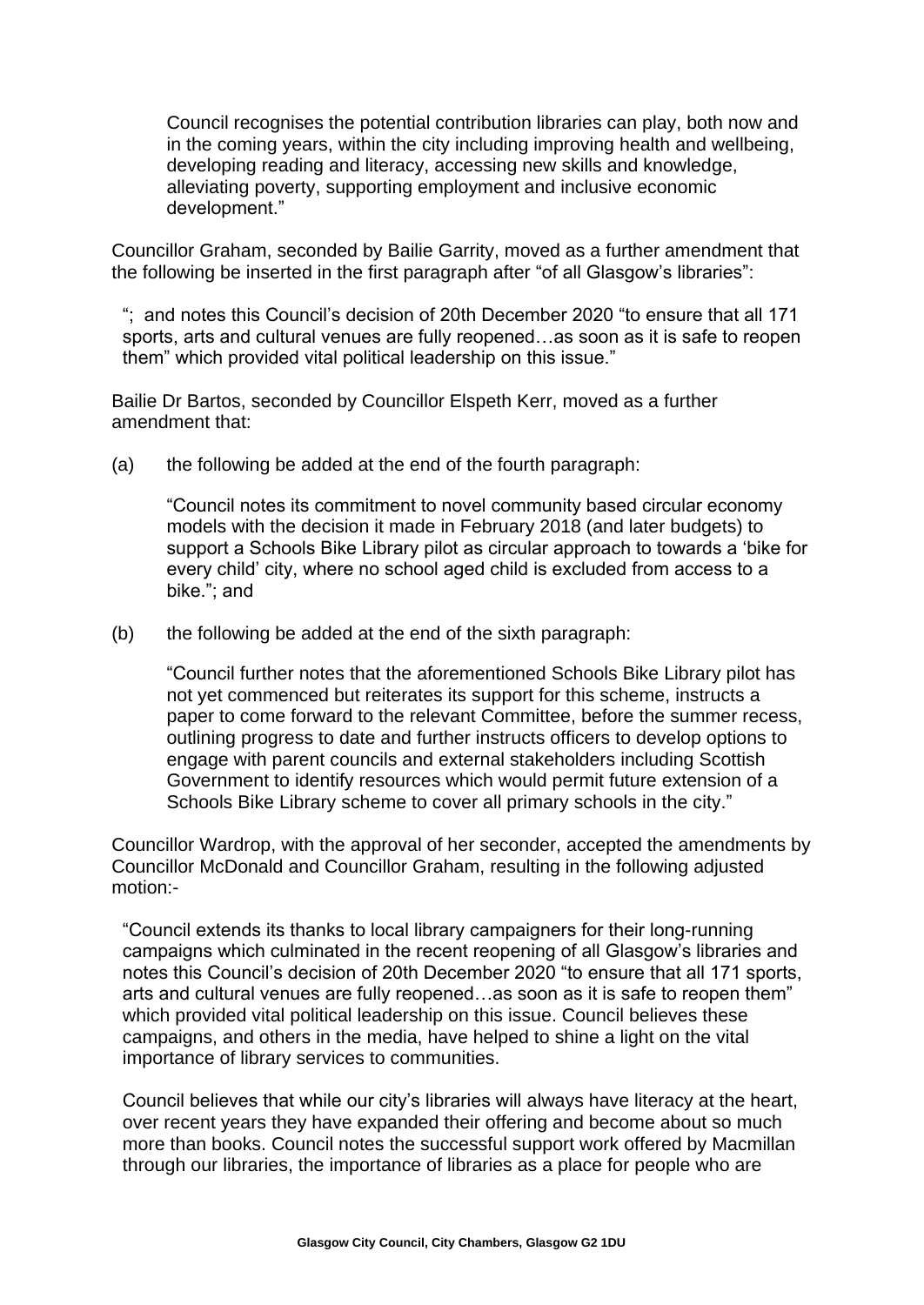digitally excluded to get online, and the wealth of information available in our archives. Council commends the many groups that make our libraries the vibrant places they are, from Bookbug for our youngest children, to homework clubs, reading groups, local historians, and support groups for people from all walks of life.

Council notes the progress made in this Council term towards a more sustainable future for our city, including the approval of a Circular Economy Route Map in December 2020. Council notes research from the Ellen MacArthur Foundation that 80% of household items such as drills, sound systems and sewing machines are used less than once per month.

Council supports a real sharing economy, including the development of Tool Libraries, which allow people to join flexible membership schemes to access hundreds of tools for the price of one tool, saving space and money, and reducing unnecessary consumption. Council notes that other local authorities, including Renfrewshire and East Dunbartonshire, operate children's toy libraries, ensuring toys have a regular new lease of life. Additionally we recognise the developing social enterprise models operating in many communities across the city who run sharing libraries for tools, toys, skills and more. Council commits to enabling and supporting more communities, social enterprises and other stakeholders to building a strong refuse/repair/sharing economy in Glasgow. Council notes its commitment to novel community based circular economy models with the decision it made in February 2018 (and later budgets) to support a Schools Bike Library pilot as a circular approach towards a 'bike for every child' city, where no school aged child is excluded from access to a bike.

Council believes as we move away from pandemic lockdowns, this provides an opportunity to engage people to get their views on the future of public libraries, and the range of services which could be delivered from public libraries so they maximise their potential as a community resource.

Council recalls the success of the Vision for Glasgow Libraries published in 2015, that set out a vision for the city's libraries to be "amazing places to read, learn and discover – the trusted guide at the heart of our communities". This vision has seen Glasgow Libraries receive national awards demonstrating the delivery of innovative, high quality services. Council notes that a draft update of the Vision is due to be available for wider ranging public engagement and consultation across the city in the early Autumn of 2022.

Council believes that Vision must ensure that the services provided by our libraries remain relevant and meet the needs of our citizens and communities. The building of strong collaborative partnerships with communities, the third and public sectors will remain central to our approach.

Council recognises the potential contribution libraries can play, both now and in the coming years, within the city including improving health and wellbeing, developing reading and literacy, accessing new skills and knowledge, alleviating poverty, supporting employment and inclusive economic development."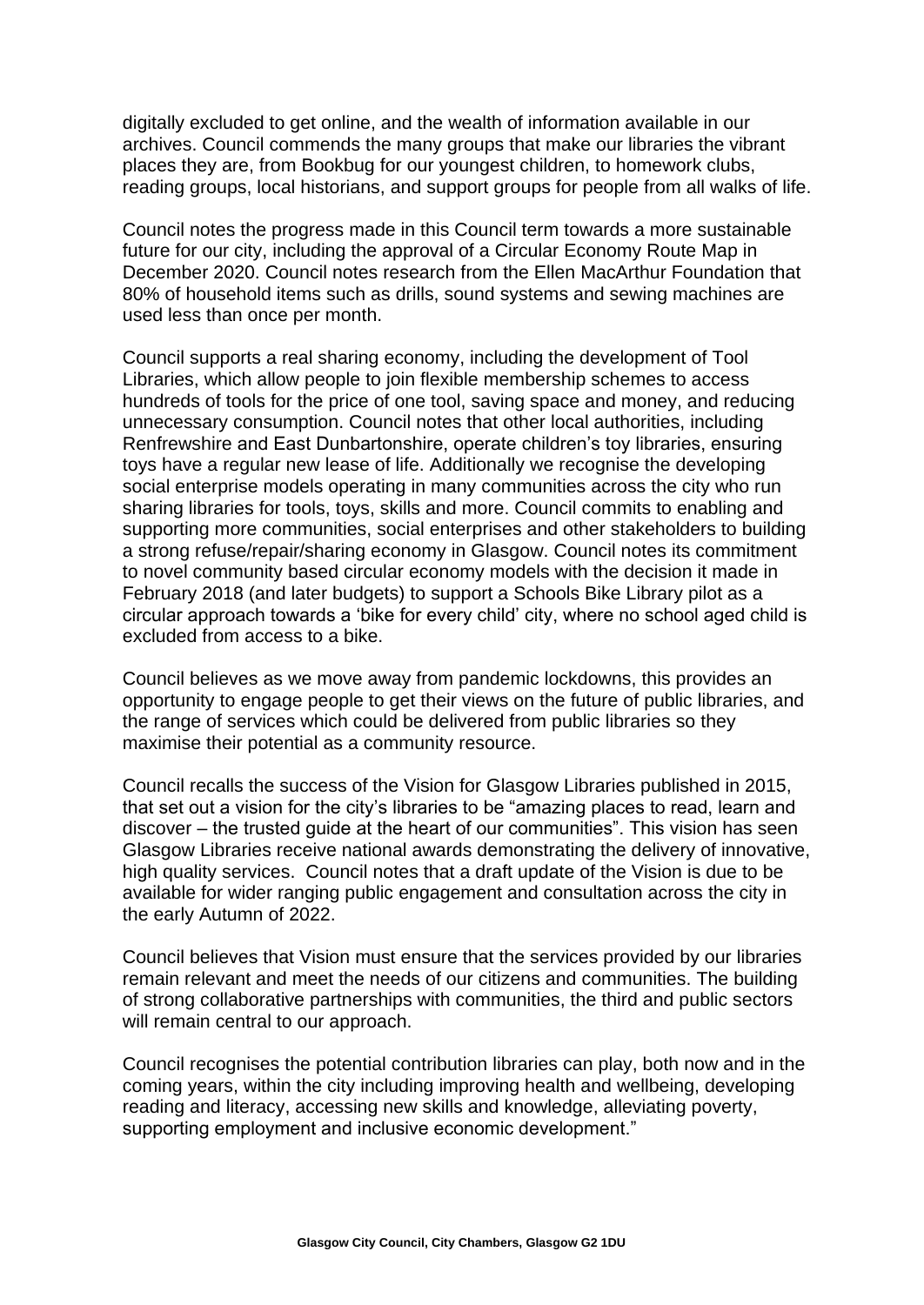On a vote being taken by calling the roll 3 members voted for the amendment and 68 for the motion as adjusted which was accordingly declared to be carried.

### **Women in politics – Motion as adjusted, approved.**

**14** Councillor McTernan, seconded by Councillor McKenzie, moved that:-

"Council notes, with concern that at the last election, just 29% of Scotland's Councillors were women; and that this inequality extends to other elected office more broadly; and that it is even more pronounced for young, disabled, BAME, and LGBT+ women.

Council further notes a considerable number of news reports that a number of female Councillors intend not to seek re-election at the upcoming election, including many who were first elected five years ago; that this is a worrying trend across Local Government; and that this trend is further evidence of the findings in the recent CoSLA Councillors Survey.

Council believes that this is evidence of a structural problem across Local Government in Scotland, and the rest of the UK; and that all parties and all politicians have a huge role to play in supporting more women of all backgrounds into politics and to stay in elected office.

However, Council recognises that there are steps that can, and should, be taken locally to help address these problems, and to provide greater support and encouragement to those who are elected.

Therefore, Council resolves to instruct Officers to engage with COSLA, COSLA's Challenging Barriers to Elected Office Group, and others, to prepare a report to the appropriate Council committee to carry forward any relevant and necessary changes to policy."

Councillor Layden, seconded by Councillor Richardson, moved as an amendment that:-

(1) the following be inserted at the third paragraph after "Council believes that this is evidence of a structural..":

"…and cultural";

(2) the following be inserted at the end of the third paragraph:

"..and to tackle the misogynistic behaviours that exist in our council chambers.";

(3) the following be inserted as the fourth paragraph: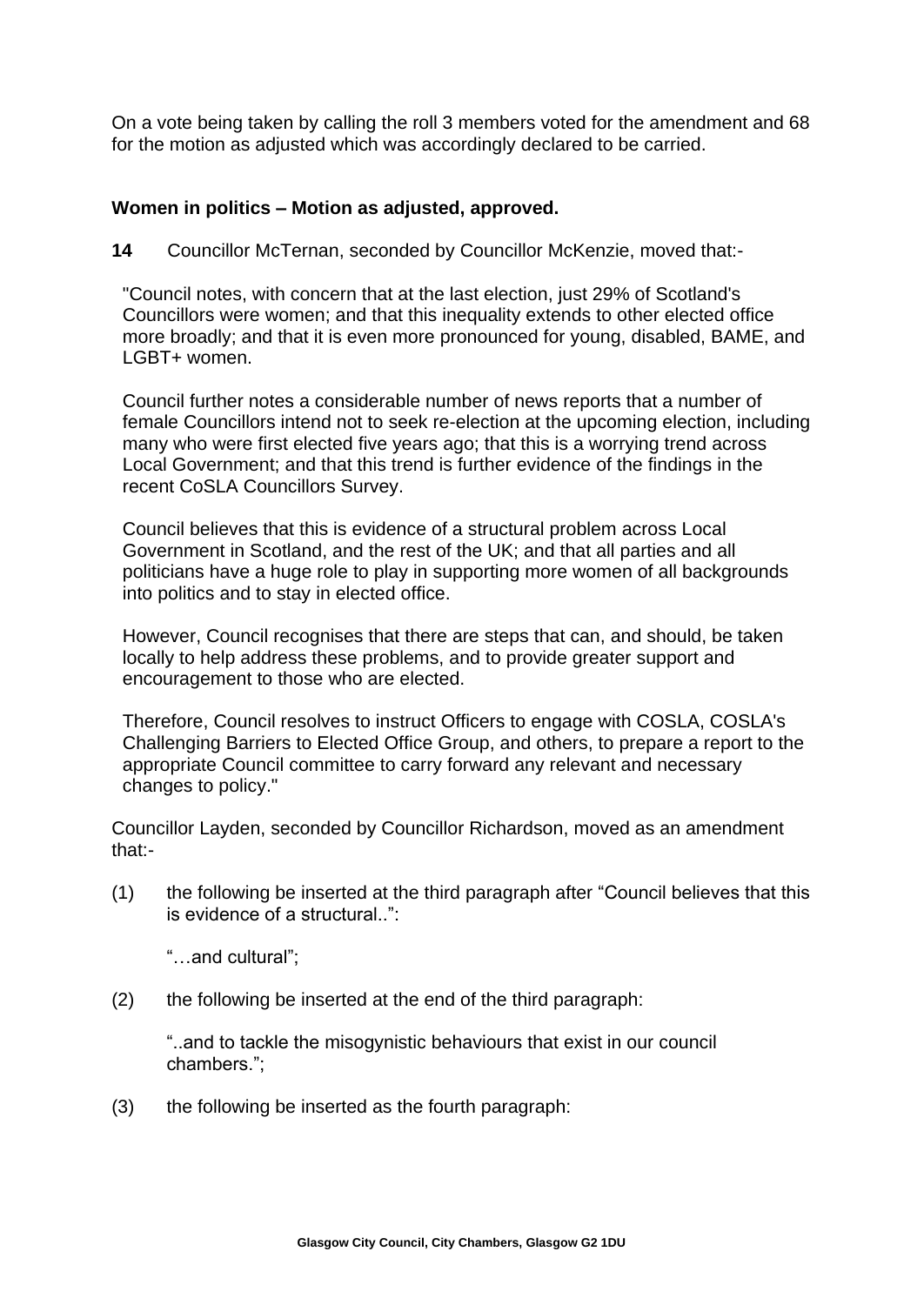"Council welcomes the recent Scottish Government commitment to an independent review of councillors' terms and conditions including pay to support greater diversity in council chambers."; and

(4) the following be inserted as a new fifth paragraph after "be taken locally to help address these problems….." :

"including hybrid options for council meetings"

Councillor Long, seconded by Councillor Molyneux, moved as a further amendment that the following additional paragraphs be inserted between "...to stay in elected office." and "However, Council recognises…":-

"Council notes the findings of the CoSLA Councillors Survey that on average, Scottish Councillors work full-time equivalent hours on their councillor duties (38.6 hours/week). Council notes that the allowance for Councillors is £18,604, resulting in an equivalent hourly rate lower than the Real Living Wage of £9.90.

Council believes that there will not be significant change to the number of women, or other under-represented groups, running for local election or re-election until the workload and level of responsibility of the role of Councillor is fairly remunerated. Council welcomes the forthcoming independent review of Councillor pay by the Scottish Government and CoSLA and calls for urgent action to address remuneration and make the role accessible to all."

Councillor McTernan, with the approval her seconder, accepted the amendments by Councillor Layden and Councillor Long, resulting in the following adjusted motion:-

"Council notes, with concern that at the last election, just 29% of Scotland's Councillors were women; and that this inequality extends to other elected office more broadly; and that it is even more pronounced for young, disabled, BAME, and LGBT+ women.

Council further notes a considerable number of news reports that a number of female Councillors intend not to seek re-election at the upcoming election, including many who were first elected five years ago; that this is a worrying trend across Local Government; and that this trend is further evidence of the findings in the recent CoSLA Councillors Survey.

Council believes that this is evidence of a structural and cultural problem across Local Government in Scotland, and the rest of the UK; and that all parties and all politicians have a huge role to play in supporting more women of all backgrounds into politics and to stay in elected office and to tackle the misogynistic behaviours that exist in our Council chambers.

Council notes the findings of the CoSLA Councillors Survey that on average, Scottish Councillors work full-time equivalent hours on their councillor duties (38.6 hours/week). Council notes that the allowance for Councillors is £18,604, resulting in an equivalent hourly rate lower than the Real Living Wage of £9.90.